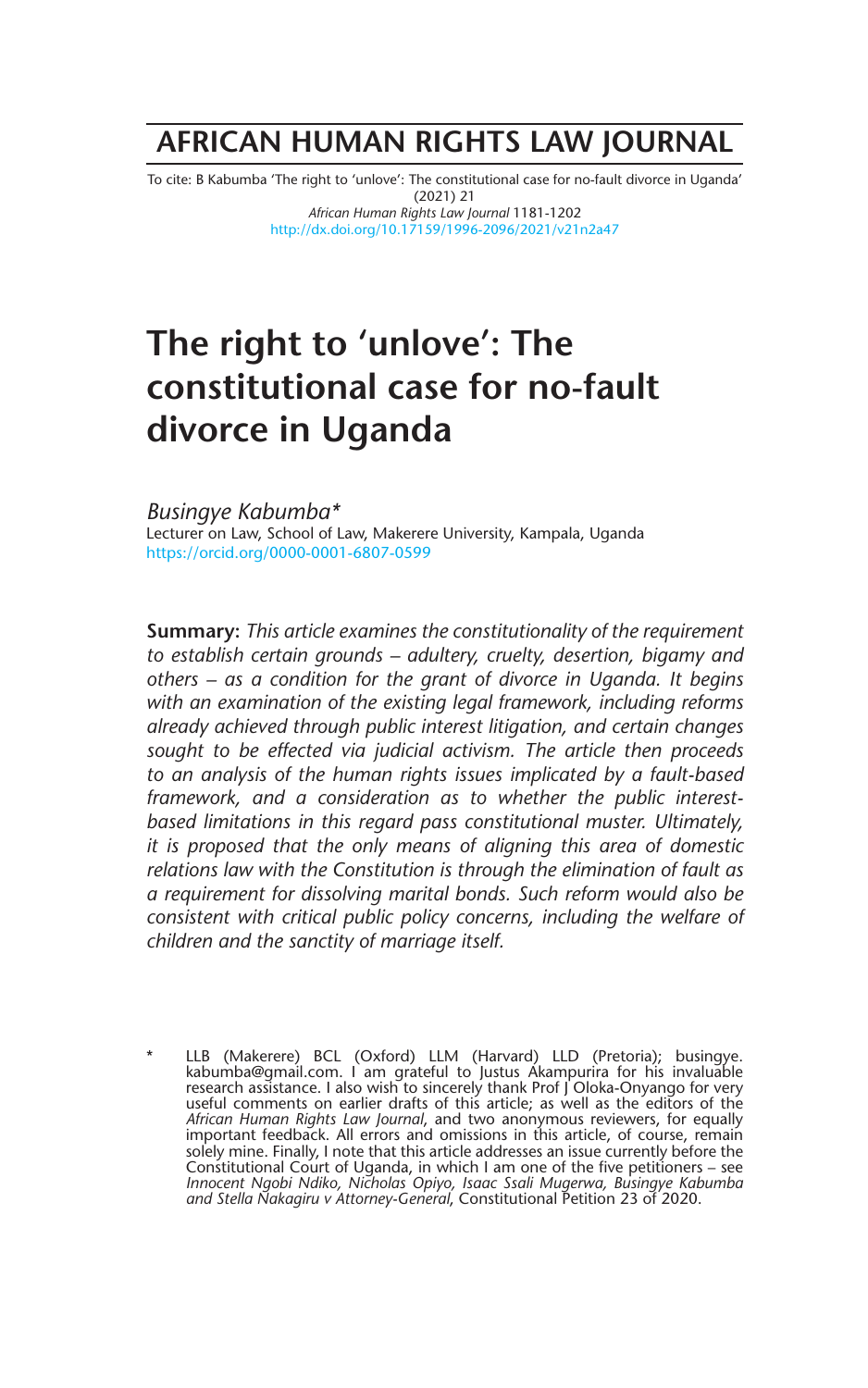**Key words:** *no-fault divorce; right to unlove; constitutionality; legislative reform; judicial activism; law and society*

# **1 Introduction**

(M)aybe we too busy being flowers or fairies or strawberries instead of something honest and worthy of respect … you know … like being people.

Toni Cade Bambara, *Raymond's run*

Love is a beautiful thing. In its purest form, it brings out the best in us and smoothens our rougher edges. Its importance in human relations is self-evident. If this needed any demonstration, it would be found in the sheer volume of artistic and other work dedicated to the exploration of love's various forms and expressions.

Yet, it seems that this powerful emotion finds scant attention in legal imagination. The 1995 Constitution of Uganda, for instance, does not even mention it once,<sup>1</sup> and one would be hard-pressed to locate serious legal work dealing with the subject.<sup>2</sup> In this neglected landscape, therefore, the articulation by Oloka-Onyango of a 'right to love' is a most welcome exception. As he rightly notes:<sup>3</sup>

While the 'right' to love appears in no known legal document national, regional or global – there is no doubt that it is a universal human sentiment. If one was to perform a dissection of the right to love, it would be found implicit in several human rights principles – freedom of association and expression, the right to health, the right to privacy and especially in the right to human dignity. Despite the absence of the right in a normative form, it is a central feature of human existence, especially within the context of sexual expression. To deny its existence is to deny the very essence of our humanity.

To the 'building blocks' of the right to love identified by Oloka-Onyango, we would add another: the right to marry and to found a family. While love need not culminate in marriage, and while,

<sup>1</sup> The 1995 Constitution of Uganda acknowledges, in art 45, that the enumeration of rights under ch four (the Bill of Rights) is not exhaustive. This critical provision logically follows from the recognition, under art 20(1) of the same document, that human rights are inherent and not granted by the state.

<sup>2</sup> The law, in the main, seems to be drawn towards addressing or solving 'big' and 'public' questions: war, peace, security and others. However, as Herring has intimated, this comes at the cost of attention to some of the more critical aspects of human existence: love, death, bereavement and others. In describing his own work, he identifies a 'focus on how the law interacts with the important things in life: not money, companies or insurance; but love, friendship and intimacy' – see https://www.law.ox.ac.uk/people/jonathan-herring (accessed 25 June 2021).

<sup>3</sup> J Oloka-Onyango 'Debating love, human rights and identity politics in East Africa: The case of Uganda and Kenya' (2015) 15 *African Human Rights Law Journal* 29.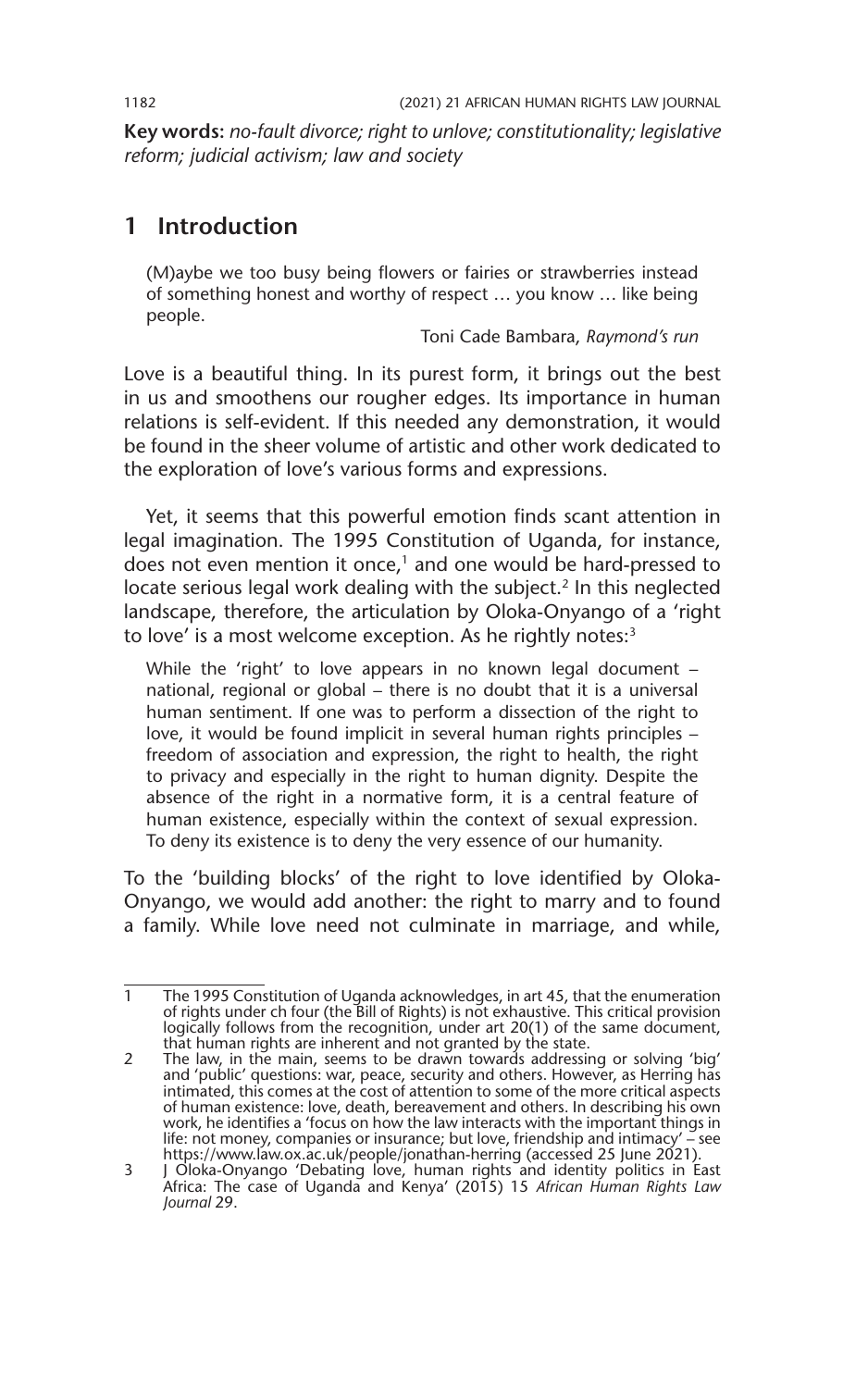indeed, several great loves historically chose not to commit formally in that regard, for many, marriage indeed is an expression of love and affection. At the same time, we would suggest that just as the right to love is inextricably linked to the fact of being human, the right to 'unlove' is similarly tightly woven into the tapestry of the human experience.

This article seeks to outline the contours of the right to 'unlove' in the context of the legal framework for undoing matrimonial bonds. It starts with an analysis of current Ugandan law relating to divorce, before continuing on to a consideration of the constitutionality of the predominantly fault-based legal regime. Ultimately, the article contends that the recognition of the right to 'unlove' – as manifested through providing for a 'no-fault' divorce regime – is the only means by which the legal framework for divorce in Uganda can be made consistent with the letter and spirit of the 1995 Constitution.

# **2 The largely fault-based Ugandan divorce regime**

There are five kinds of marriage that can be contracted in Uganda, namely, (i) civil; (ii) Christian; (iii) Hindu; (iv) customary; and (v) Islamic. The divorce regime under the first three and, to an extent, the fourth, is mainly governed by the Divorce Act, $4$  while Islamic divorce is largely informed by the tenets of Shari'a law. In this part I briefly outline the grounds for divorce under each of these marriages.

# **2.1 Civil, Christian and Hindu marriage**

Section 4 of the Divorce Act originally provided that a husband could petition for divorce on the single ground of adultery.<sup>5</sup> A wife, however, had to couple adultery with another ground such as incest; bigamy; 'marriage with another woman'; rape, 'sodomy' or bestiality; cruelty; and desertion 'without reasonable excuse' for two years or more.<sup>6</sup> A wife could also obtain a divorce where the husband had changed religion from Christianity to another, or where he had 'gone through a form of marriage with another woman'.7

<sup>4</sup> Ch 249 Laws of Uganda. This Act was first enacted in 1904 under British colonial rule.

<sup>5</sup> Sec 4(1) Divorce Act. 6 Sec 4(2) Divorce Act.

<sup>6</sup> Sec  $4(2)$  I<br>7 As above.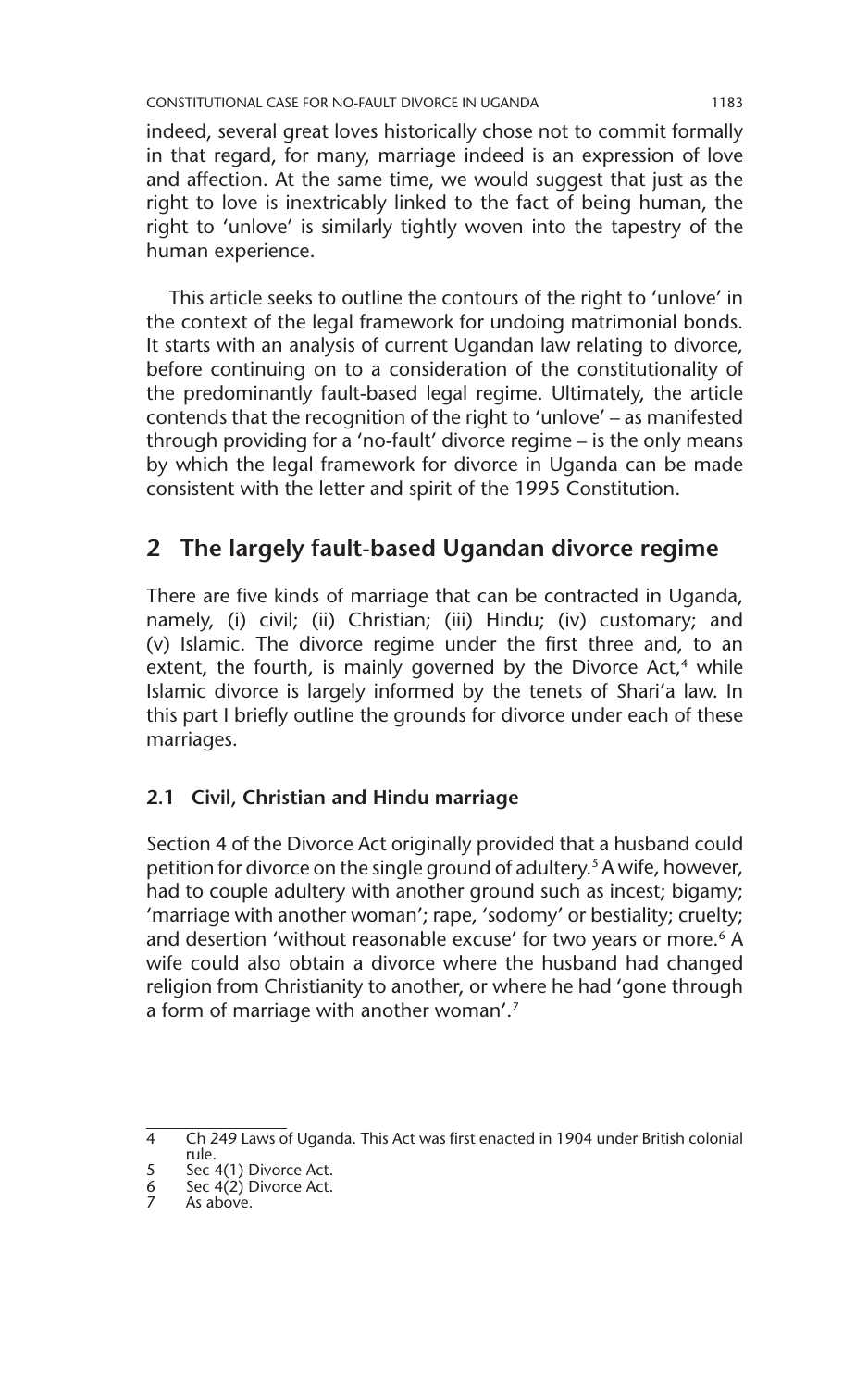These provisions were successfully challenged in *Uganda Association of women Lawyers (FIDA) & 5 Others v Attorney-General*, 8 the Constitutional Court finding the provisions to constitute sexbased discrimination, contrary to article 21 of the Constitution.<sup>9</sup> Some confusion followed the *FIDA* case, that is to say, whether both parties were now required to couple adultery with a second ground, or whether adultery on its own would suffice for either party. In the end, case law appears to have settled on the position that either spouse is entitled to invoke any one ground under section 4 for the purposes of a divorce petition.10 These grounds must be established to a relatively high standard, $11$  and the Court must also satisfy itself that there has been no connivance, collusion or condonation (the so-called 3 Cs).<sup>12</sup>

- 10 See, eg, *Dr Specioza Wandira Naigaga Kazibwe v Eng Charles Nsubuga Kazibwe*  Divorce Cause 3 of 2003; *Sarah Kiyemba v Robert Batte* Divorce Cause 127 of 2018 and *Namuyimbwa Proscovia v David Ralph Pace* Divorce Cause 14 of 2017.
- 11 Eg, in *Habyarimana v Habyarimana* Divorce Cause 1 of 1974, HCB [1980] 139 Odoki J (as he then was) noted that an allegation of adultery had to be proved to the satisfaction of the court, which required proof 'beyond reasonable doubt', especially given that adultery was also a criminal offence. However, since this *dictum* the criminal offence of adultery has been declared unconstitutional, in *Law and Advocacy for Women in Uganda v Attorney-General* Constitutional Petitions 13 of 2005 and 5 of 2006. According to Nassali, this development means that adultery should now be established on a 'balance of probabilities' standard rather than on the basis of proof 'to the satisfaction of the court'. See M Nassali 'Unfaithful love: A critical analysis of adultery and divorce law in Uganda' in M Nassali (ed) *The politics of putting asunder: The family, law and divorce in Uganda* (2017) 82. Nonetheless, where certain grounds for divorce are admitted, no additional proof appears to be required – *Lub v Lub* Divorce Cause 47 of 1997; *Musisi v Musisi* Divorce Cause 14 of 2007; *Kazibwe v Kazibwe* Divorce Cause 3 of 2003; and *Doreen Kirungi v Ronald Mugabe* Divorce Cause 48 of 2013.
- 12 Secs 6 and 7 Divorce Act. Under sec 9 adultery may not be deemed to have been condoned unless 'conjugal cohabitation' has been continued or subsequently resumed. In practice, however, courts do not appear to seriously enquire into the 3 Cs. In *Annette Nakalema Kironde v Apollo Kaddu Mukasa Kironde & Another*  Divorce Cause 6 of 2001, eg, notwithstanding the admissions of adultery by both the petitioner and respondent, Rwamisazi-Kagaba J found, in a brief and perfunctory paragraph, that none of the 3 Cs were present. Similarly, in *Susan Annet Kayegi v Innocent Martin Wadamba* Divorce Cause 19 of 2010, despite remarking upon various agreements reached by the parties regarding both the divorce and related matters as to custody and maintenance of the children, Kainamura J felt that, from the evidence on record, there had been no connivance, collusion or condonation.

<sup>8</sup> Constitutional Petition 2 of 2003.

Incidentally, this position had already received judicial disapprobation by the time the *FIDA* case was filed. In *Annette Nakalema Kironde v Apollo Kaddu Mukasa Kironde & Another* Divorce Cause 6 of 2001, eg, Rwamisazi-Kagaba J had noted that secs 5 and 6 of the Divorce Act were inconsistent with arts  $2(1)$  and (2), 31(1), 33(1)(4) and (6) of the Constitution, in so far as they created 'different sets of rights, opportunities and treatment for men and women to the same institution of marriage'; and that the provision, under sec 23 of the Divorce Act, for payment of damages for adultery to a husband by a co-respondent was archaic, discriminatory and inconsistent with the Constitution. Similarly, in *Thakkar v Thakkar* (Divorce Cause 3 of 2002), Kibuuka-Musoke J, citing *Nakalema Kironde*, found sec 5 of the Divorce Act to be inconsistent with arts 21, 31(1) and 33 of the Constitution, and observed that it had to be read with necessary modification, as required by art 273 of the Constitution.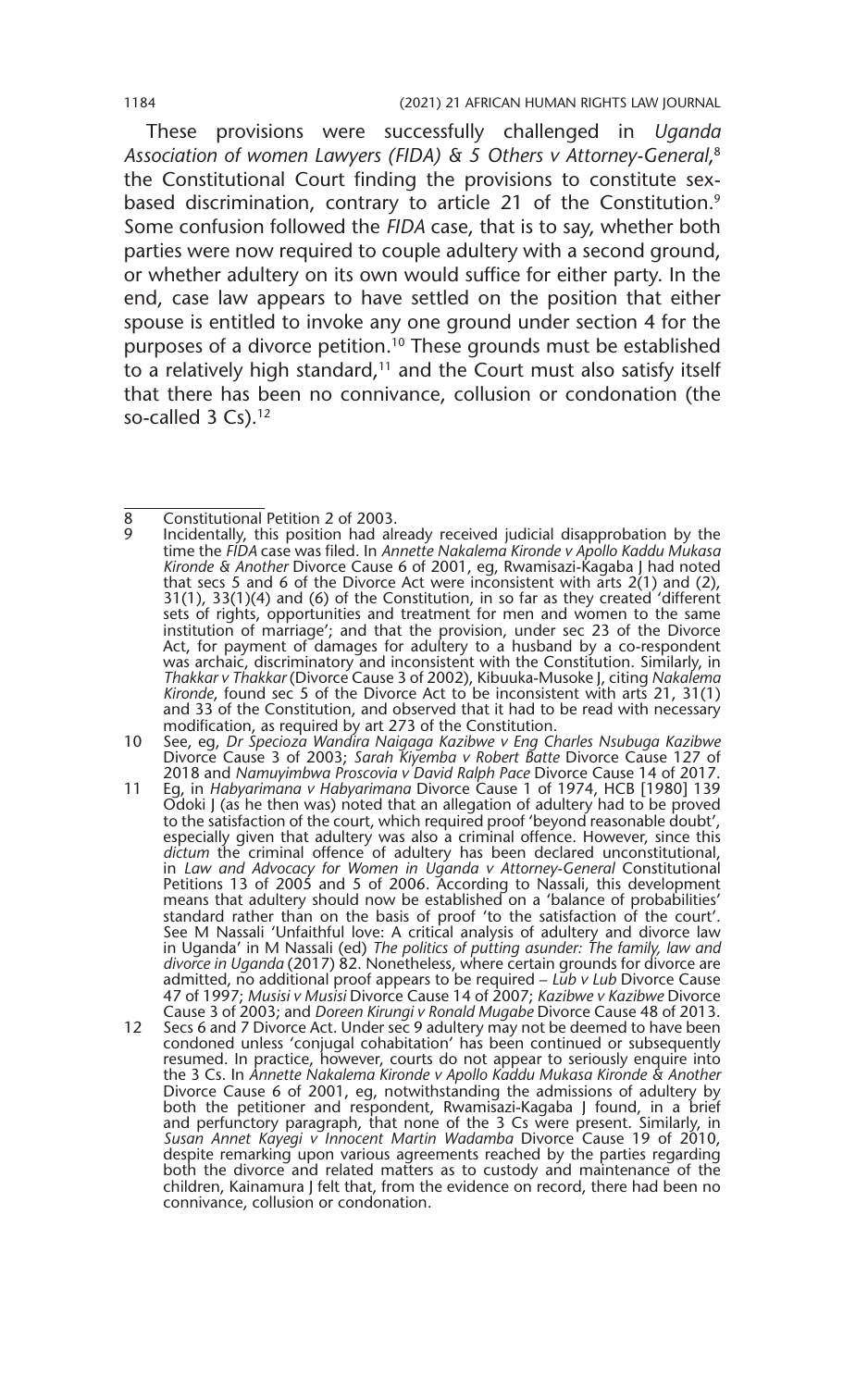Under section  $8(1)$  of the Hindu Marriage and Divorce Act,<sup>13</sup> subject to that section, the Divorce Act is applicable to Hindu marriages.14

#### **2.2 Islamic marriage**

Under section 2 of the Marriage and Divorce of Mohammedans Act (MDMA),<sup>15</sup> all divorces from marriages between Muslims, which are given according to the rites and observances of the Mohammedan religion customary and usual among the tribe or sect in which the divorce takes place, shall be valid and registered as provided in that Act.16

There are four main types of divorce under Islamic law, namely, (i) divorce at the instance of the husband (*Talaq*); (ii) divorce by the consent of the spouses (*Khula*); (iii) divorce by judicial order at the instance of either spouse (*Fask*); and (iv) divorce through oath (*Lian*).17 Of these, the *Talaq* and *Khula* divorces are essentially based on the no-fault principle.<sup>18</sup>

In terms of section 18 of the MDMA, nothing in the Divorce Act shall authorise the grant of any relief under that Act where the

<sup>13</sup> Cap 250, Laws of Uganda.<br>14 Under sec 8(2) of the Act

Under sec 8(2) of the Act, in addition to the grounds for divorce mentioned in the Divorce Act, a petition for divorce may be presented by either party to the marriage on the ground that the respondent has ceased to be a Hindu by reason of conversion to another religion; or that they have 'renounced the world by entering a religious order and [have] remained in that order apart from the world for at least three years immediately preceding the presentation of the petition'. A wife may also present a divorce, in the case of a marriage contracted before the commencement of the Act, on the ground that the husband was already married at the time of the marriage; or that he married again before the commencement of the Act, the other wife in either case being alive at the time the petition is presented.

<sup>15</sup> Cap 252, Laws of Uganda. As Sewaya has noted, the term 'Mohammedan' is 'now obsolete' – M Sewaya 'State of Muslim family justice: A critical examination of the law governing Muslim marriages and divorce in Uganda' in Nassali (n 11) 288.

<sup>16</sup> Islamic law in Uganda generally follows the *Sunni* rather than the *Shia* school. Of the four orthodox schools under the *Sunni* group – *Malik, Hanbali, Hanafi* and *Shafi* – the Ugandan Muslim community largely adopts the tenets of the *Shafi*  school; Sewaya (n 15) 292-293.

<sup>17</sup> Sewaya (n 15) 316.<br>18 See The King v Th

<sup>18</sup> See *The King v The Superintendent Registrar of Marriages, Hammersmith (Ex Parte Mir-ariwaruda)* (1917) 1 KB 634 636 ('Under Mohammedan law, a Mohammedan … can dissolve any of his marriages by a mere declaration of his will and pleasure, to that effect. This declaration is called "Talaq" … [I]t may be made verbally and in the absence of the wife and without any reason being assigned. It does not require the intervention of a court of law, it takes effect from the moment of pronouncement') and *Salum v Asuman* (1969) EA 255 257 (Seaton J observing that 'from the authorities of Mohammedan law the Khula divorce is obtainable at the initiation of the wife. It is accomplished at once by means of appropriate words spoken or written by the two parties or their respective agents, the wife offering and the husband accepting compensation out of her property for the release of his marital obligations').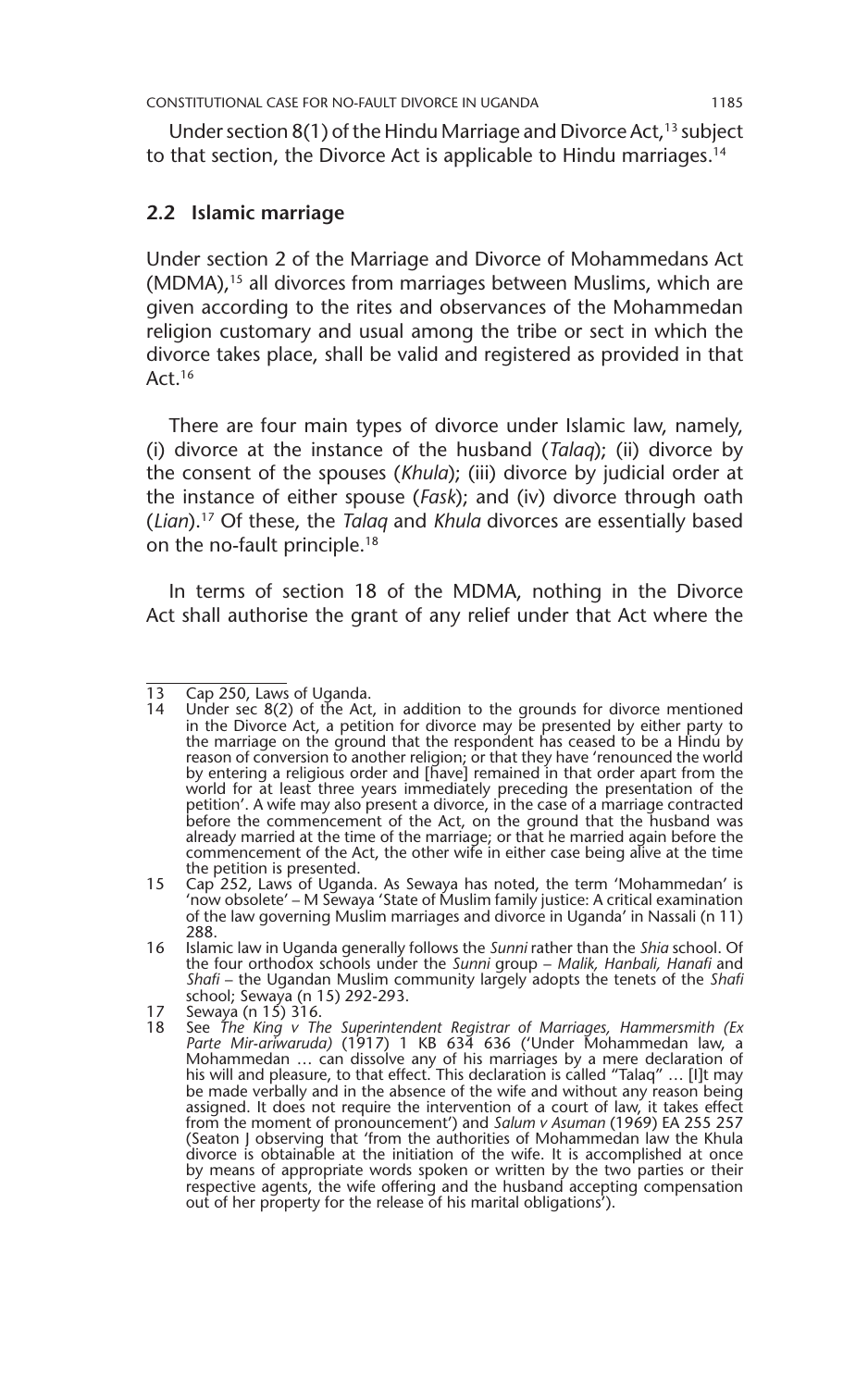marriage of the parties has been declared valid under the MDMA; but nothing in that section shall prevent any competent court from granting relief under Mohammedan law, and the High Court and any court to which jurisdiction is specially given by the minister by statutory instrument shall have jurisdiction for granting that relief.<sup>19</sup>

### **2.3 Customary marriage**

The Customary Marriage (Registration)  $Act^{20}$  is silent both as to the applicability of the Divorce Act to such marriages, and with respect to the broader question as to how divorce under customary law may be effected.21

Nonetheless, the formal courts have jurisdiction to dissolve customary marriages $^{22}$  and it appears that, in this regard, the parties are entitled to invoke any of the grounds under the Divorce Act. In addition, the parties may rely upon any other grounds applicable under the relevant custom.23

# **3 Tentative movements from a fault-based regime**

It is clear from the preceding part that, with the limited exception of the *Talaq* and *Khula* divorces under Islamic law, the Ugandan divorce regime predominantly is fault-based. However, an analysis of case law reveals that there are some windows for obtaining no-fault divorces, based on certain judicial interpretations of the current legal framework.

20 Cap 248, Laws of Uganda.<br>21 Nassali (n 11) 63.

<sup>19</sup> The Constitution envisaged, under art 129(1)(d), that Parliament would establish Qadhis' courts to handle, among others, Islamic divorce. Unfortunately, this provision is yet to be implemented, more than 25 years since the promulgation of the Constitution. The above position notwithstanding, in *Sumaya Nabawanuka v Med Makumbi* Divorce Cause 39 of 2011 Kainamura J noted that while the Qadhis' courts had not yet been established, Shari'a courts such as that of the Uganda Muslim Supreme Council, were not extra-legal, given the provisions of sec 2 of the MDMA, and were competent to handle divorce cases. He also found the instant petition to be incompetent, under sec 18 of the MDMA, in so far as it sought relief under the Divorce Act even though the marriage in question had been conducted in accordance with Islamic law. See also *Jamila Kinawa & Another v Asuman Bakali* (Miscellaneous Application 427 of 2014), in which Luswata J granted an order allowing the execution of the judgment and orders of a Shari'a court at Iganga, finding, arguably *per incuriam*, that a Shari'a court was 'one recognised under Article 129(1)(d) of the Constitution'.

<sup>21</sup> Nassali (n 11) 63.<br>22 See Dr losephine

<sup>22</sup> See *Dr Josephine Nakakande v Joseph Balikuddembe* Divorce Cause 60 of 2017<br>per Tuhaise J, citing Aiiya v Aiiya Divorce Cause 8/1973 and N*egulu Milly Eva v Dr*<br>S*eruga Solomon* Civil Appeal 103/2013.

<sup>23</sup> In *Josephine Nakakande,* eg, Tuhaise J noted that 'the dissolution of a customary marriage is negotiable in accordance with the customs and rites observed among the ethnic group of one of both parties to the marriage'.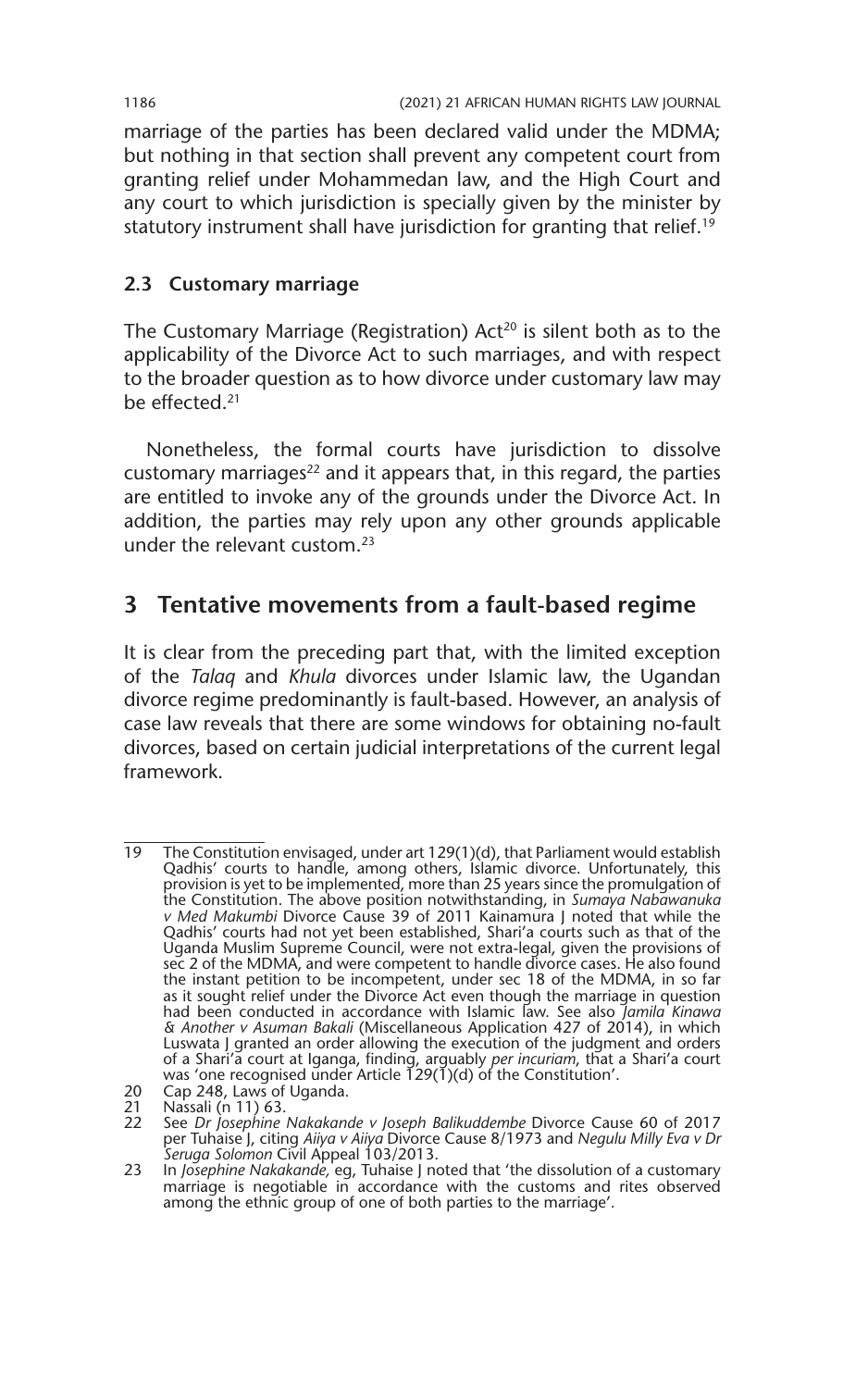CONSTITUTIONAL CASE FOR NO-FAULT DIVORCE IN UGANDA 1187

The possibility of a judicial route to a no-fault divorce seems to have first been raised in the 2004 appellate case of *Mbabazi v Bazira*. 24 In those proceedings counsel faulted the trial judge for having failed to find that the requirement for fault-based divorce was unconstitutional. She argued that where two adults had entered into a marriage union by free will, they ought also by free will to be able to dissolve the same without requiring proof of guilt of either party. Although the Court of Appeal noted that this was 'probably … a valid argument which could be properly referred to the Constitutional Court', no such reference was made on that occasion.

#### **3.1 Emergence of 'irretrievable breakdown' as a basis for divorce**

Since *Mbabazi*, however, some judges have innovated the 'irretrievable breakdown' of marriage principle as a basis for divorce, premised on a particular interpretation of the implications of the *FIDA* case. In *Julius Chama v Specioza Rwalinda Mbabazi*, 25 for instance, Kainamura J noted that following *FIDA*, where several provisions of the Divorce Act had been nullified, and in view of the failure of legislative intervention following that case, a gap in the law was evident. To bridge this gap, courts had opted to 'look at the totality of the facts' before them in each case and to 'determine whether the facts [led] to the finding that the marriage [had] irretrievably broken down'.26

At the same time, it appears that this basis for divorce still requires the establishment of some fault on the part of either party – although not strictly confined to the traditional grounds envisaged under the Divorce Act. In *Julius Rwabinumi v Hope Bahimbisomwe*, 27 for example, Twinomujuni J observed that marriage was taken as having irretrievably broken down when the conduct of a party to the marriage toward the other made it intolerable for the parties to live together. He noted that from an observation of the two parties in that case, the two could 'hardly reconcile', each one's feelings towards the other being 'antagonistic and deep rooted'. This seems

<sup>24</sup> Civil Appeal 44 of 2004.<br>25 Divorce Cause 25 of 201

<sup>25</sup> Divorce Cause 25 of 2011.<br>26 Citing Gershom Masiko v

<sup>26</sup> Citing *Gershom Masiko v Florence Masiko* Civil Appeal 8 of 2011. Similarly, in *Joweria Namukasa v Livingstone Kakondere* Divorce Cause 30 of 2010 Eva Luswata J observed that absent legislative reform following the *FIDA* case, the practice of courts had been to adopt either the view that all grounds were equally available to spouses who sought divorce, or that the provisions of sec 4 had been expunged altogether. In support of this view, she also cited *Gershom Masiko v Florence Masiko*.

<sup>27</sup> Civil Appeal Divorce Cause 30 of 2007.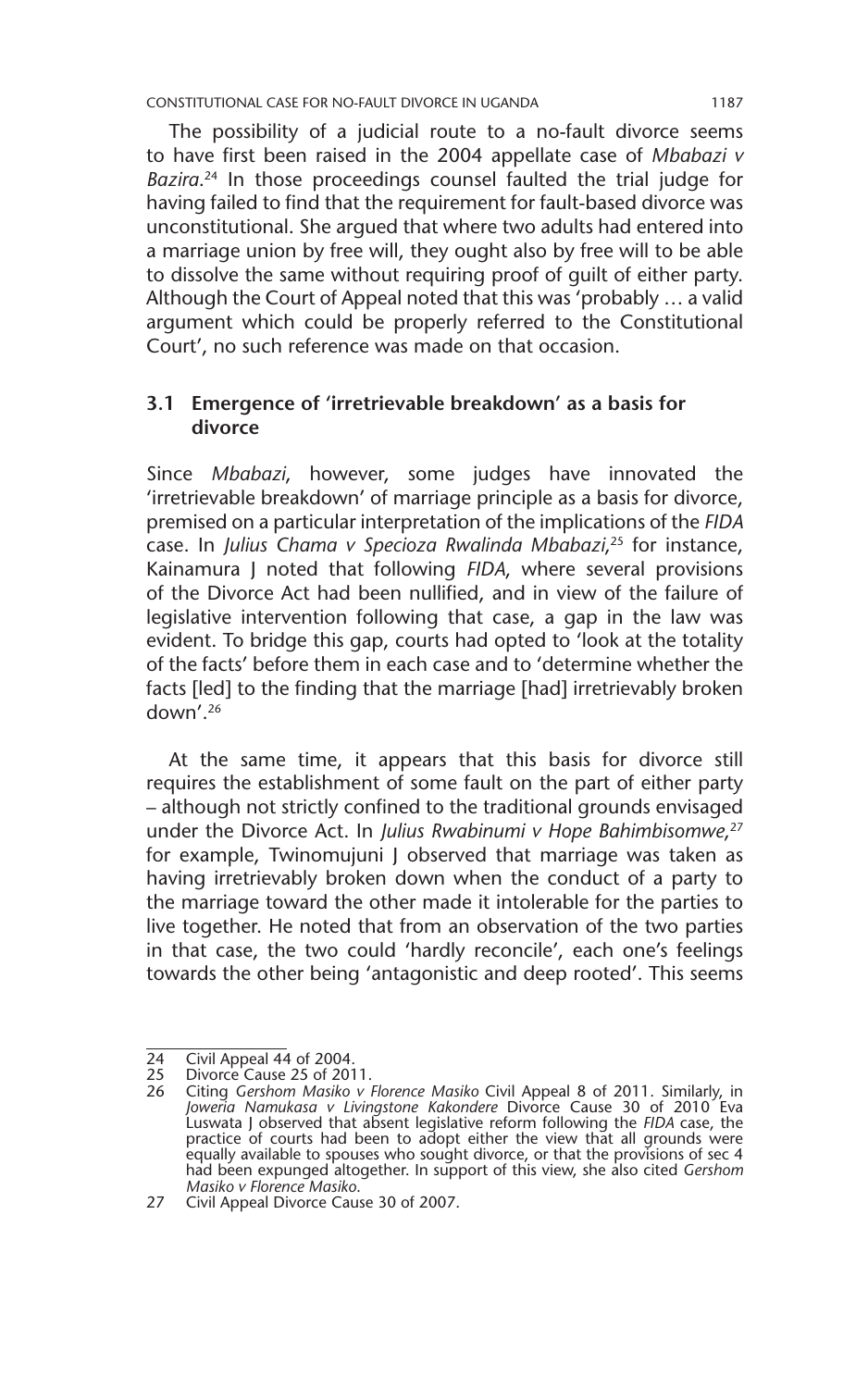to suggest a requirement for blameworthy conduct on the part of at least one of the parties to the marriage.

Similarly, in *Susan Annet Kayegi v Innocent Martin Wadamba*<sup>28</sup> Kainamura J observed that one of the agreed facts was that the union was 'strained and had irretrievably broken down' and that 'both parties wanted the marriage dissolved'. However, he also noted that the Court '[did] not have to look far to satisfy itself on this matter' since the petitioner admitted to having a four months-old baby who was 'clearly not an issue of the marriage'. According to the judge, this meant that both parties had chosen to move on, and he thus was convinced that the marriage had 'irretrievably broken down' and had to be dissolved.

A slight variation in this regard is presented by *Anne Musisi v Herbert Musisi and Another*. 29 In this case the fact of adultery had been admitted by both the respondent and the co-respondent. Mwangusya J (as he then was) noted that while this ground was 'sufficient for dissolution of the marriage' in terms of section 4 of the Divorce Act, the parties were also 'agreed that their marriage had irretrievably broken down because of the long separation and the fact that all attempts to reconcile them had failed'. In consideration of these 'two factors', the judge proceeded to dissolve the marriage. It appears that Mwangusya J viewed 'irretrievable breakdown' as not necessarily requiring fault, but rather being premised on the actual prospects for meaningful reconciliation. However, this seems to be a minority – even if persuasive – judicial interpretation of the concept.

#### **3.2 Judicially-sanctioned divorce-by-consent**

In addition to the rather nebulous 'irretrievable breakdown' principle as a foundation for dissolution, there are instances where judges have granted divorce based on no other reason than the *consent*  of the parties to the marriages. In *Jane Basheija v Geofrey Basheija & Another*, 30 for instance, Kainamura J noted that 'instead of pursuing a lengthy litigation' the parties had reached a 'partial consent' upon which basis the court had entered a decree *nisi* dissolving the marriage. Under the terms of the consent, the sharing of property was to be determined by Court, which necessitated the present proceedings.

<sup>28</sup> Divorce Cause 19 of 2010.

<sup>29</sup> Divorce Cause 14 of 2007.

<sup>30</sup> Divorce Cause 12 of 2005.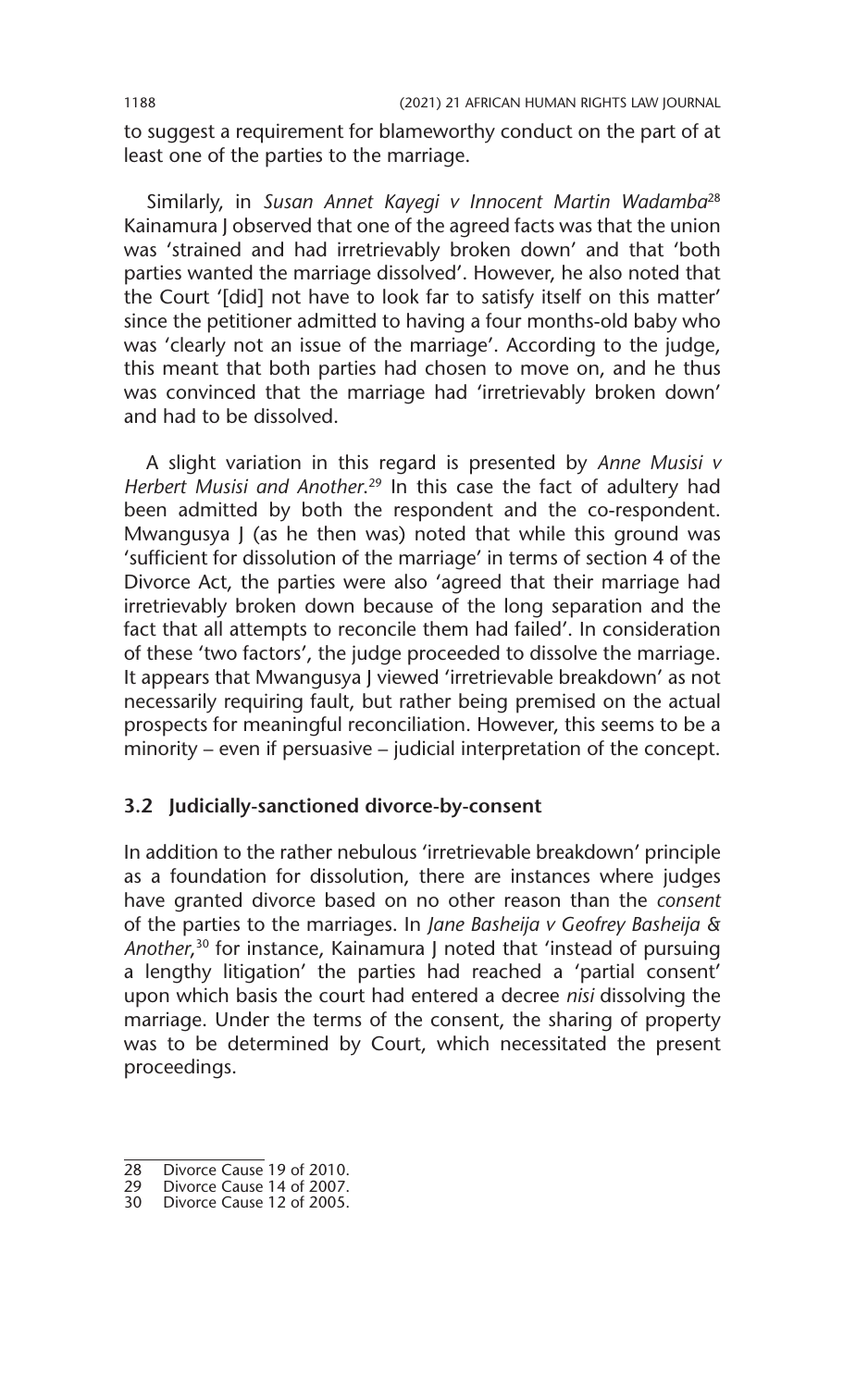CONSTITUTIONAL CASE FOR NO-FAULT DIVORCE IN UGANDA 1189

Similarly, in *Chris Bakiza v Esther Nafuna*<sup>31</sup> Tuhaise J noted that the marriage had been dissolved in a 'consent judgment', in which the parties agreed to place the issue of distribution of the matrimonial home before an arbitrator. However, the arbitrator had not determined the substantive issue of the distribution of the matrimonial home, hence the subsequent litigation.

Likewise, in *Julian Galton Fenzi v Natasha Marie Nabbosa*<sup>32</sup> the applicant sought orders for maintenance of the parties' two children or, in the alternative, a redisposition of certain properties. In dismissing the application, Kainamura J observed that when the substantive case first came up for hearing, the parties had 'opted not to pursue a lengthy litigation' and, based on mutual consent, a decree *nisi* had been entered and subsequently made absolute. The applicant ought to have exercised due diligence to litigate on all issues pertaining to the divorce, including maintenance of the children. In the circumstances, the consent judgment between the parties represented a resolution of disputes as between the parties and was final and binding on all parties.

In addition to these explicit examples of judicially-sanctioned divorce-by-consent, a reading of Ugandan case law suggests that there are many more instances where parties have effectively been granted such divorces without this being expressly stipulated. This is strongly implied by the large number of 'uncontested' petitions in which dissolution has been granted after only the most cursory reference to the grounds under the Divorce Act and, in particular, scant inquiry into the existence of connivance, collusion or condonation.<sup>33</sup> While these are not, strictly speaking, no-fault divorces, they present further indications of socio-legal responses to a decidedly antiquated divorce regime.

#### **3.3 Re-assertions of the fault-based regime**

The trends highlighted above – of divorce based on 'irretrievable breakdown' of marriage or the consent of the parties (including 'uncontested' petitions) – perhaps predictably, have been strongly resisted in certain judicial quarters.

<sup>31</sup> Divorce Cause 22 of 2011.

<sup>32</sup> Miscellaneous Cause 6 of 2012.<br>33 See, eq. Dr Joseph Erume v De

<sup>33</sup> See, eg, *Dr Joseph Erume v Deborah Kyomugisha* Divorce Cause 9 of 2014; *Proscovia Namuyimbwa v David Ralph Pace* Divorce Cause 14 of 2017; and *Bishop David Kiganda v Hadija Nasejje Kiganda* Divorce Cause 42 of 2011.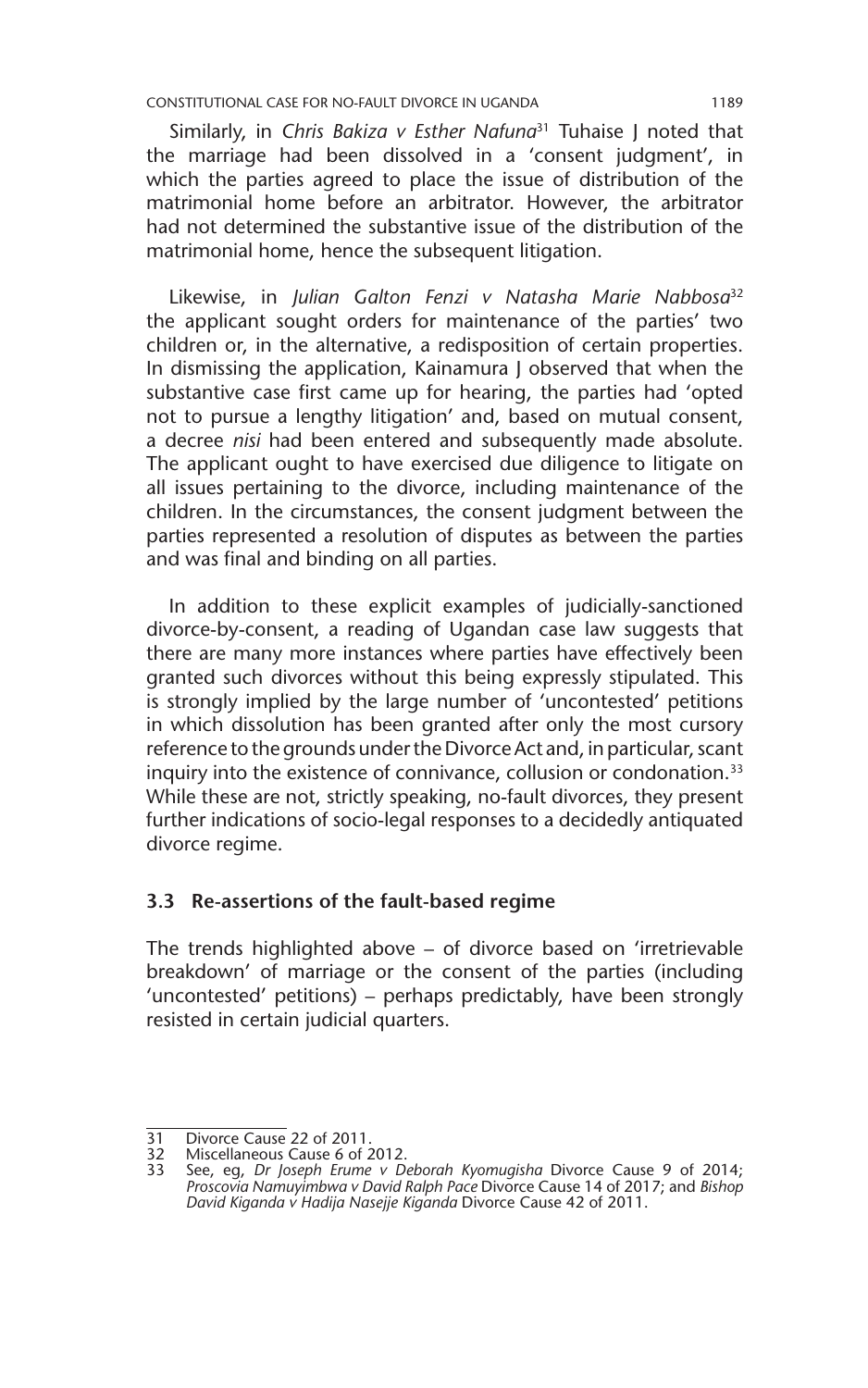A good example of this pushback is presented by the *dictum* in *Ayiko Mawa Solomon v Lekuru Annet Ayiko*. 34 In that 2015 case Mubiru I noted that marriage continued to 'serve valuable social, legal, economic, and institutional functions' and that, as such, 'the underlying public policy' continued to 'promote marriage and discourage divorce' except where the parties strictly complied with the set statutory requirements for the grant of divorce. He further observed that although there were attitudes expressed in modern times 'that divorce should not be based solely on traditional fault grounds such as adultery, cruelty, and desertion' and that divorce should also be permitted in circumstances such as 'parties' incompatibility and irreconcilable differences', this was not permissible in view of the prevailing statutory regime. He added that even where the respondent did not oppose the petition for divorce, that was not in itself sufficient to justify its grant by the court.

Mubiru J's commitment to this strict reading and application of the provisions of the Divorce Act would be further demonstrated in the 2016 case of *Richard Kana v Agnes Ezatiru*. 35 In 2012 the applicant had petitioned for divorce before the chief magistrate's court in Arua, citing desertion and cruelty. The chief magistrate did not take any formal evidence from the parties regarding the grounds alleged. However, he did grant a decree *nisi*, noting that 'sentiments [were] high' and that 'there [was] no opposition to the dissolution of the marriage'. On appeal to the High Court – on a question of division of property rather than the divorce itself – the resident judge criticised the procedure adopted by the chief magistrate, but nevertheless upheld the divorce decree and proceeded to resolve the residual property dispute. In the present matter, the applicant now alleged that the respondent had not rendered a fair account of the rental proceeds, as required by the resident judge's order. Significantly, neither of the parties challenged the grant of divorce. Nonetheless, invoking the inherent power of the court under section 98 of the Civil Procedure Act, Mubiru J stressed that evidence in civil trials had to be taken upon oath or affirmation. The failure to do this at the chief magistrate's court had rendered the proceedings in question so flawed as not to in fact constitute a trial. In the event, he set aside the decrees *nisi* and absolute as well as the orders regarding the allocation of the matrimonial property; and ordered that the file be remitted to the chief magistrate's court with directions that the entire petition be heard afresh. The effect of Mubiru J's 2016 decision was to basically return the parties to the position in which they had

<sup>34</sup> Divorce Cause 1 of 2015.<br>35 Miscellaneous Cause 59

<sup>35</sup> Miscellaneous Cause 59 of 2016, arising from High Court Civil Appeal 22 of 2013.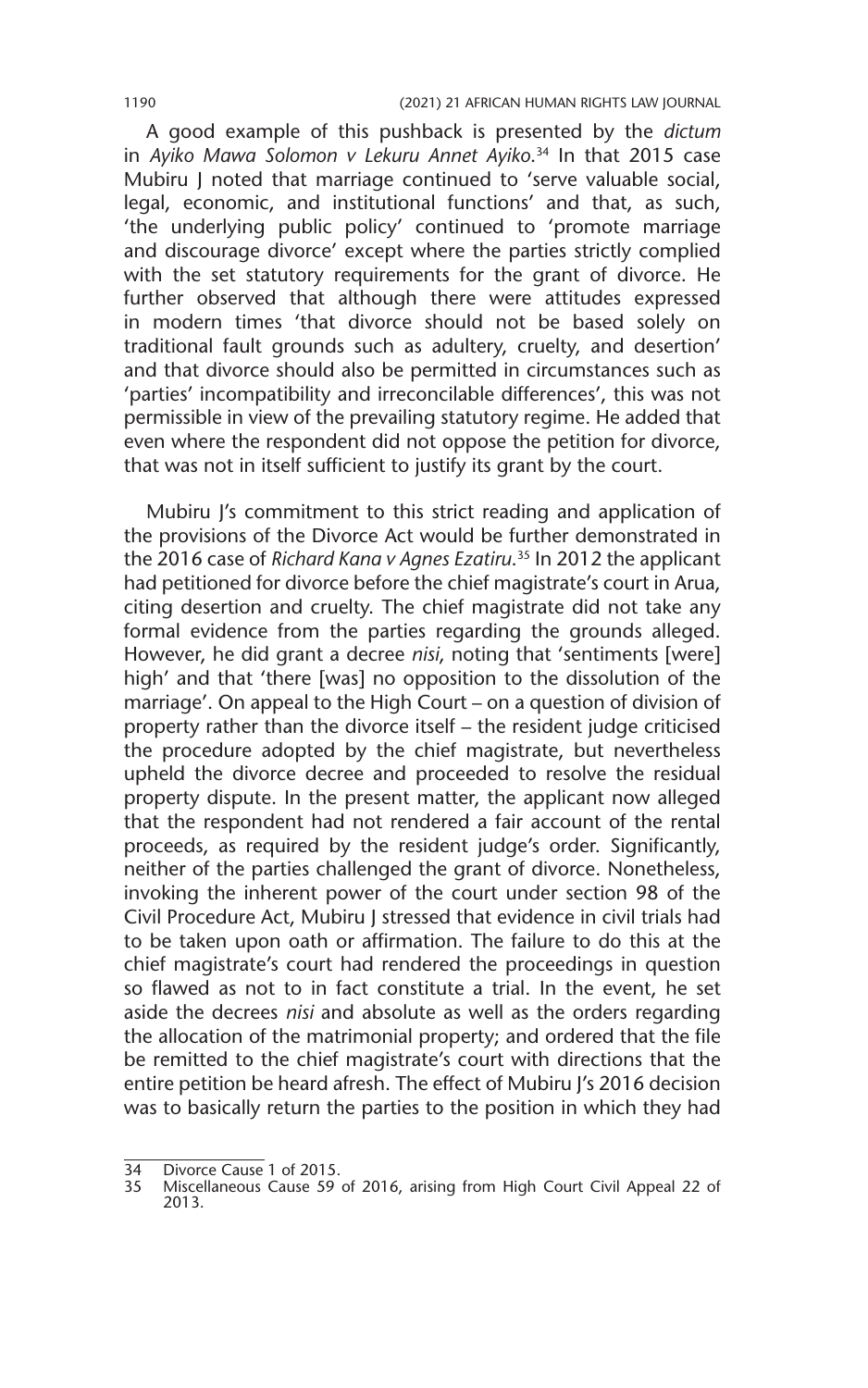been back in 2012, when the divorce petition was initially filed. The parties who went to the court believing themselves to be divorced – and no doubt living their separate and individual lives as free individuals – now suddenly found themselves essentially declared to, legally, remain husband and wife.<sup>36</sup>

A similarly emphatic defence of the *status quo* – above any wishes of the parties in question, over any attempts at judicial activism, and in spite of any developments in other parts of the world<sup>37</sup> – is presented by the 2020 appellate case of *Rebecca Nagidde v Charles Mwasa*. 38 The appellant petitioned for divorce before the High Court in 2017, on grounds of adultery and cruelty. At the hearing, Matovu J concluded that the marriage had irretrievably broken down and asked counsel for the parties to prepare a decree *nisi* for his signature. He then proceeded to determine the issues relating to custody and the distribution of property. The appellant challenged the determinations relating to custody and property but, notably, not the divorce itself. On appeal, however, Egonda-Ntende JA (with Musota and Kasule JJA concurring) concluded that the decree *nisi* had been wrongly entered, and emphasised that before granting such decree, the Court had to be satisfied that the petitioner's grounds as presented had been proven; that there was no connivance or condonation or collusion between the parties in presenting the petition; and that the petitioner had not themselves been guilty of adultery, or of an unreasonable delay in presenting the petition, or cruelty to the respondent, or desertion or separation or other misconduct. He went

<sup>36</sup> The parallels between the *Kana* case and the (in)famous *Rex v Amkeyo* (1917) 7 EALR 14 case are rather striking. In the former, the parties believed themselves to be divorced and had presumably conducted their lives as such for close to four years, before receiving a judicial decision to the contrary. In the latter, the parties believed themselves to be married before being informed otherwise by judicial decision. In both cases, however, the disconnect between the judicial decision, on the one hand, and the lived reality – and evident wishes – of the parties, on the other, is apparent.

<sup>37</sup> A number of jurisdictions now permit some version of a no-fault divorce. These include South Africa (1979 Divorce Act); Tanzania (sec 99 of the Law of Marriage Act); Sweden (1973 Marriage Code); Spain (Law 15 of 2005, amending the Civil Code and the Civil Procedural Act); France (Law 75-617 of 11 July 1975); Australia (1975 Family Law Act); China (1980 Marriage Law); Canada (1968 Divorce Act); Venezuela (decision by the constitutional chamber of the Supreme Tribunal of Justice 6 June 2015); Ireland (sec 5 of the Family Law (Divorce) Act); and the United Kingdom (Divorce, Dissolution and Separation Act of 2020, scheduled to enter into force on 6 April 2022; itself partly informed by the long-standing litigation in *Owens v Owens* [2018] UKSC 41 in which, although the Supreme Court noted that the marriage in question was 'unhappy' and 'wretched', it nevertheless denied the petitioner's request for a divorce). Additionally, in the USA, each of the individual states now offers some kind of no-fault divorce –<br>See E Horowitz 'The "holey" bonds of matrimony: A constitutional challenge<br>to burdensome divorce laws' (2006) *Journal of Constitutional Law* 88 M Butler 'Grounds for divorce: A survey' (1999) 11 *Journal of Contemporary Legal Issues* 164.

<sup>38</sup> Civil Appeal 160 of 2018.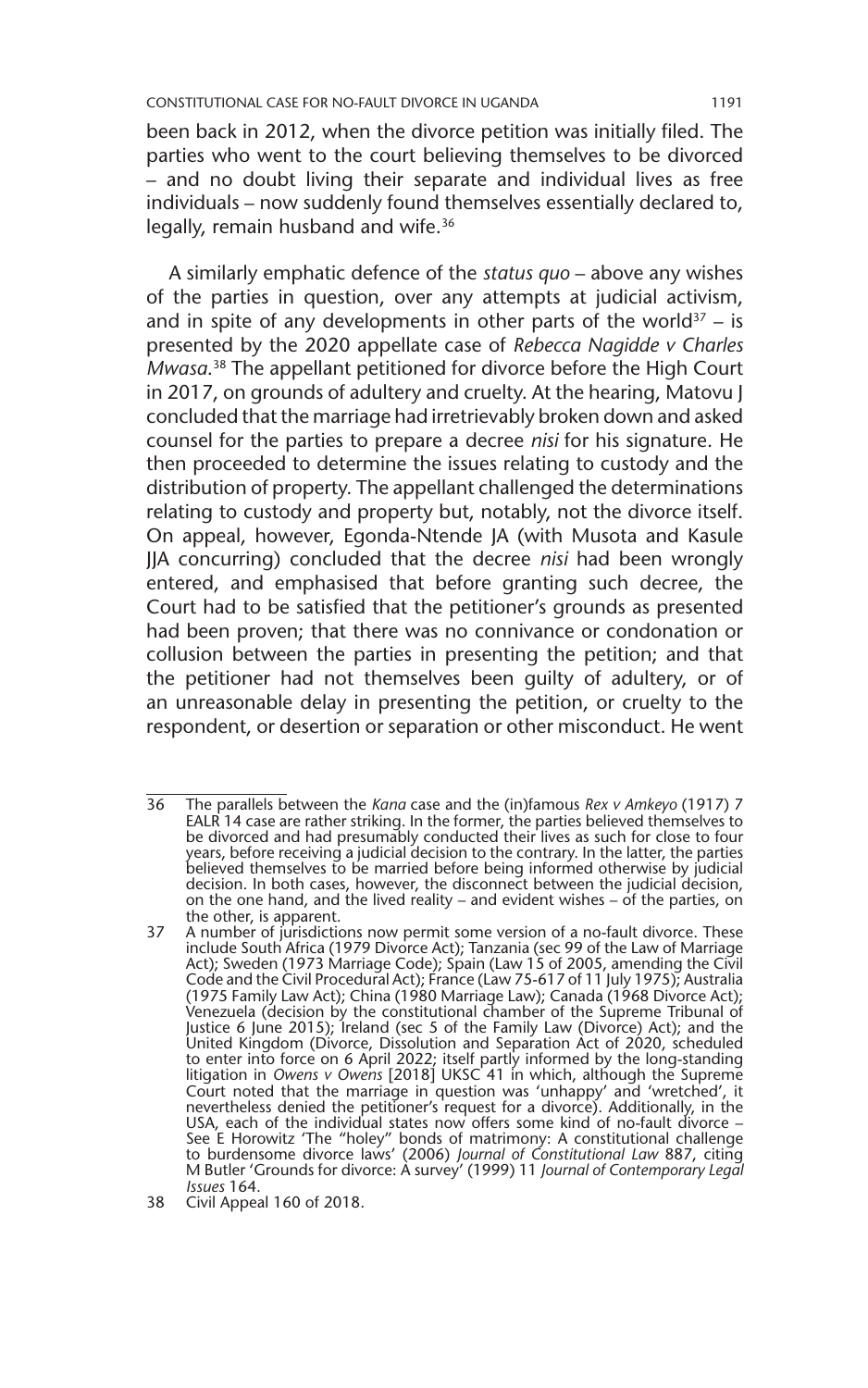on to observe that while these conditions might 'be or appear to be archaic' they still represented the law on divorce as it stood, and courts were not permitted to ignore them and establish their own grounds for divorce such as 'irreconcilable differences'. While this particular ground might exist in many other jurisdictions, absent an amendment to the Divorce Act or the passing of a new law providing for it, this ground 'however attractive it might be' was unavailable in Uganda.39

It is important to note that none of the key decisions supporting the more conservative, fault-based approach to divorce – *Ayiko, Kana* and *Nagidde* – made any reference to the provisions of the 1995 Constitution in this regard. Although they emphasised the requirements of statutory law, in particular the Divorce Act, they did not address the compatibility of this regime with a number of relevant constitutional standards. Evidently, in light of article 2 of the Constitution (the supremacy clause) these positions require reconsideration. It is to this enquiry – the constitutionality of the fault-based regime – that we now turn.

## **4 Analysing the constitutionality of fault-based divorce**

The 1995 Constitution is a strange document – one that holds both the promise of Uganda, and reflects its critical failings. As a path towards, and guarantor of, a truly democratic dispensation, it has failed so many times, and at such critical stages, as to be effectively comatose. However, as a basis for the articulation and realisation of, especially, 'non-political' human rights, it continues to show many signs of life.

<sup>39</sup> At 7 of the decision. Notably, about a decade before his lead judgment in *Nagidde,* Egonda-Ntende J (as he then was) had resisted a rather desperate attempt at divorce-by-arbitration, in the 2009 case of *Emily Susanne Dyk Wissanja v Zahid Asafali Wissanja* HCT-00-FD-MC-0008-2009*.* The parties, who had been married in Ottawa in 1999, sought to dissolve their marriage in 2006 through the Centre for Arbitration and Dispute Resolution (CADER), a body established under the Arbitration and Conciliation Act (Cap 4, Laws of Uganda). The Director of CADER, Mr Jimmy Muyanja, in his capacity as arbitrator, purported to issue a decree *nisi* in August 2006 and a decree absolute in July 2007. The applicant attempted to register the decree absolute with the High Court as a court award in 2008, an effort that was rejected by the court registrar. The<br>applicant then formally applied to the High Court seeking registration of the<br>award. In dismissing the application, Egonda-Ntende J stressed that had no scope for 'constituting their own tribunal for the grant of divorce', and that any ante or post-nuptial agreement to that effect would be void for illegality and on grounds of public policy.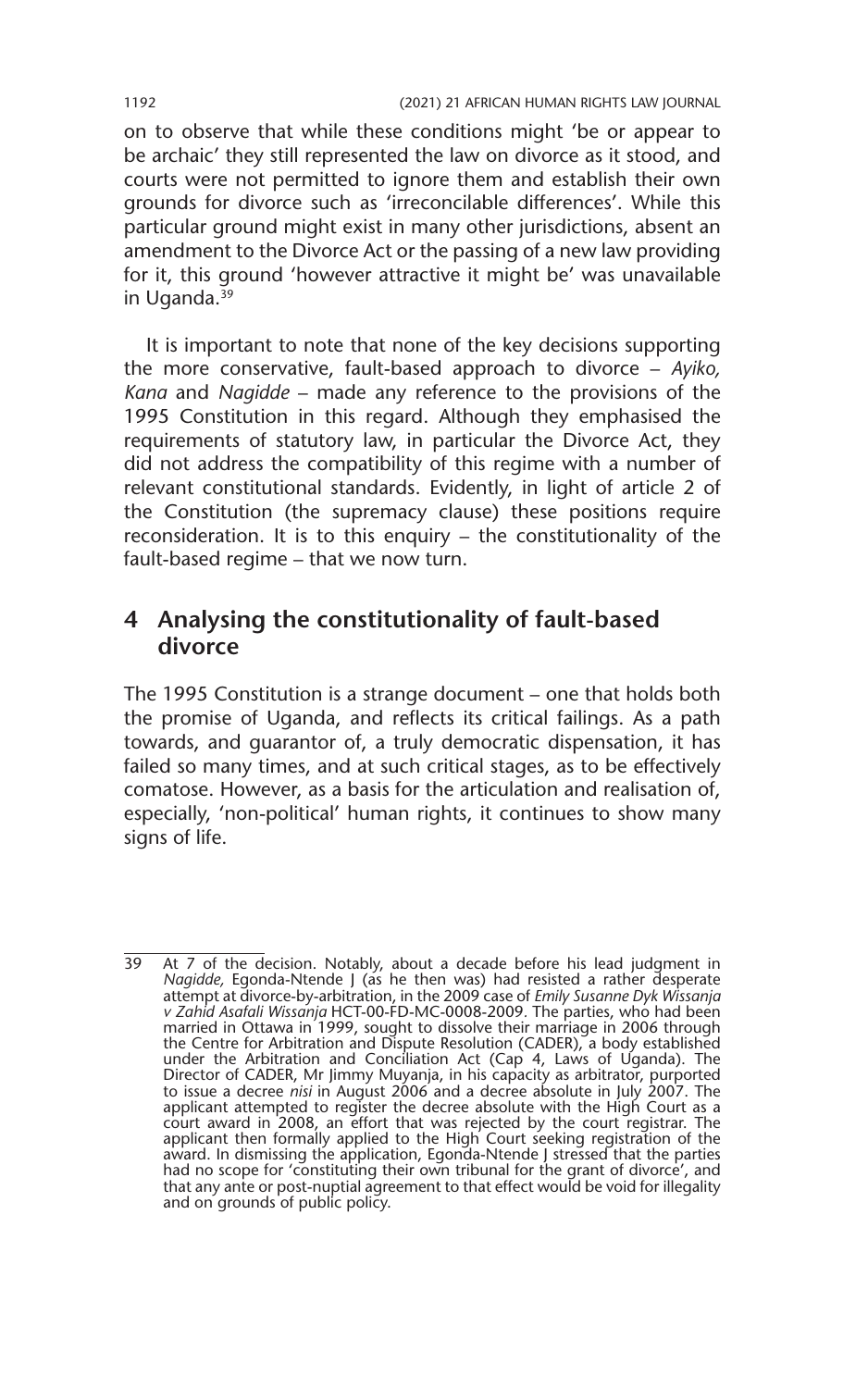There now is a wealth of largely progressive jurisprudence elaborating and re-affirming almost all the provisions of the Bill of Rights. In the sub-sections below I identify a number of constitutional rights implicated by the fault-based divorce regime before proceeding to consider whether the public policy imperatives underlying the current legal framework justify the significant restrictions of the human rights identified.

#### **4.1 Constitutional rights implicated**

#### *4.1.1 Right to privacy*

One of the rights most critically affected by the fault-based regime is that to privacy.<sup>40</sup> The requirement of proving fault opens up some of the most intimate aspects of people's lives to scrutiny by not only the judicial officer(s) involved with the case but the public at large. For instance, to prove adultery a petitioner is required to provide various lurid details relating to sexual intercourse between their spouse and the co-adulterer. In addition, the law requires that a corespondent be named in instances of adultery and it is immaterial, in this regard, whether they were aware of the married state of the respondent. These breaches of privacy have implications not only for the individuals in question, but for a whole range of other persons: their children, parents, siblings, and other relatives, friends, and inlaws.41

<sup>40</sup> Art 27 1995 Constitution. The right is also enshrined in the 1966 International Covenant on Civil and Political Rights (ICCPR) (art 17(1)) and the 1948 Universal Declaration of Human Rights (Universal Declaration) (art 12). The right to privacy is not expressly provided for under the 1986 African Charter on Human and Peoples' Rights (African Charter).

<sup>41</sup> A good example in this regard is the *dictum* of the Court in *Emmanuel Kasingye v Genevieve Kasingye* Civil Appeal 96 of 2014, which dealt with proof of adultery. In discounting the respondent's testimony as uncorroborated, the Court felt that she should have adduced additional evidence or witnesses to validate her version of events. Although the Court acknowledged that she may have had 'good reason to protect her children from testifying', nevertheless the judge thought that she could have called officers from 'various police stations, church elders, and even her workmates' to corroborate her claims since the couple's long-term disagreements had allegedly been reported to these people.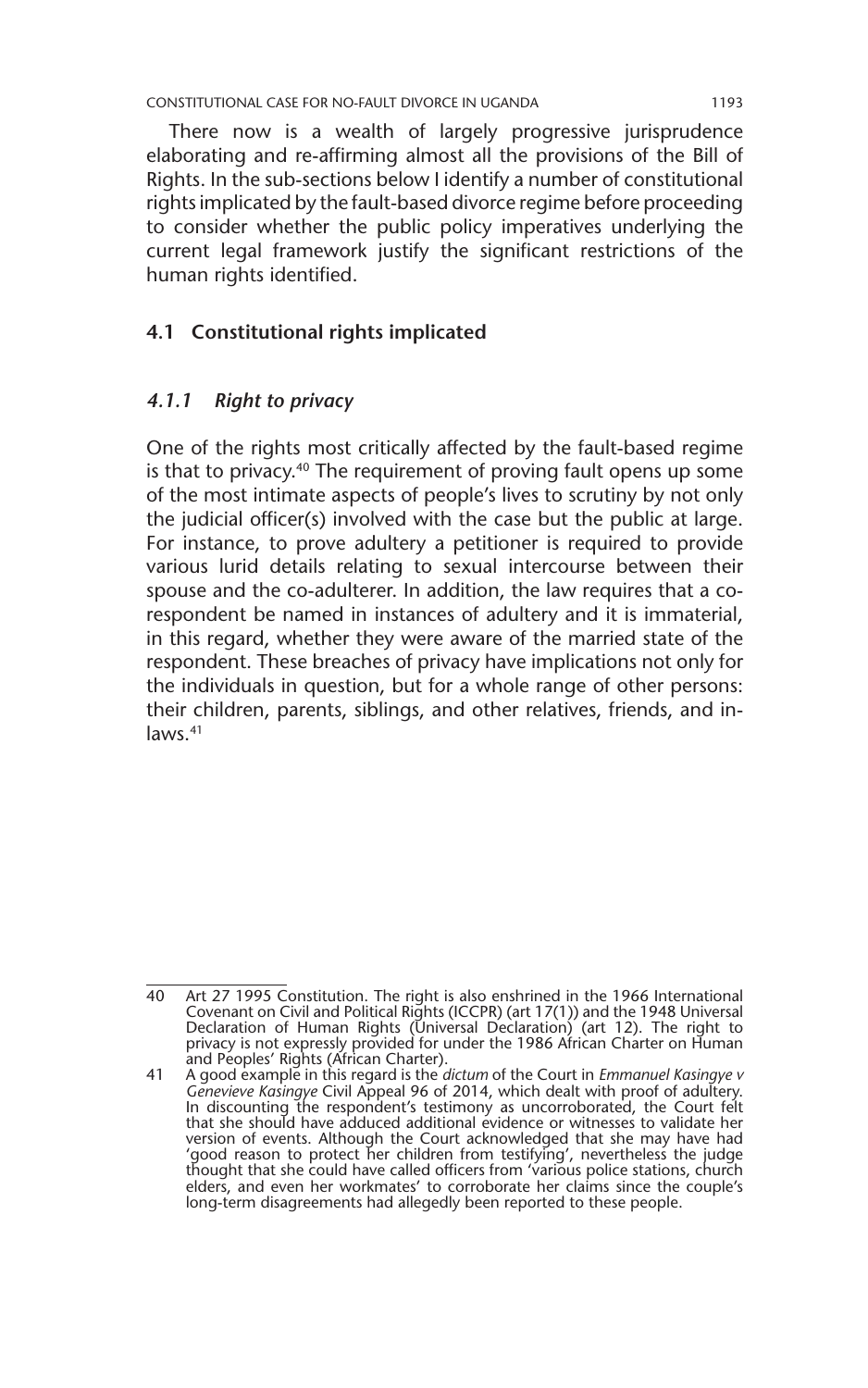#### *4.1.2 Rights to expression, association, liberty, freedom from torture and life*

The current legal regime also implicates the rights to expression,<sup>42</sup> association, $43$  liberty, $44$  freedom from torture, $45$  and life. $46$  Given Uganda's history, these rights are often thought of in political terms, in the context of restraint or violation by the state and security agencies and in relation to the public sphere. However, they undoubtedly have powerful implications for, and resonance with, the ways in which individuals live and enjoy their private and intimate lives.<sup>47</sup>

One of the ways in which love may be manifested and expressed is through marriage. At the same time, the end of love could also best be expressed through separation and divorce. Indeed, the right *to marry*48 by necessary implication includes a right *to divorce*. 49 This right to divorce – implicit in the rights to expression, liberty and association – is diminished by a fault-based divorce regime, which

<sup>42</sup> Art 29(1)(a) 1995 Constitution; art 19(2) ICCPR; art 19 Universal Declaration; and art 9(2) African Charter.

<sup>43</sup> Art 29(1)(e) 1995 Constitution; art 22(1) ICCPR; art 20(1) Universal Declaration; and art 10(1) African Charter.

<sup>44</sup> Art 23 1995 Constitution; art 9(1) ICCPR; art 3 Universal Declaration; and art 6 African Charter.

<sup>45</sup> Art 24 1995 Constitution; art 7 ICCPR; art 5 Universal Declaration; and art 5 African Charter.

<sup>46</sup> Art 22 1995 Constitution; art 6(1) ICCPR; art 3 Universal Declaration; and art 4 African Charter.

<sup>47</sup> A good example in this respect is provided by the Kenyan case of *R V Kadhi, Kisumu, Ex Parte Nasreen* (1973) EA 153. The applicant had been married to the interested party under Islamic law. Her husband had applied to the Kadhi court for restitution of conjugal rights, which application had been granted. The applicant sought a writ of *certiorari* to set aside this order. In granting the writ, Harris J found that the order constituted a violation of the applicant's constitutional rights to personal liberty and to freedom of movement.

<sup>48</sup> Art 31 1995 Constitution; art 23 ICCPR; and art 16 Universal Declaration. The African Charter does not contain an express provision guaranteeing the right to marry. Nonetheless, the Charter recognises the fundamental importance of the family, and obliges the state to support and protect it (art 18). *Cf* the US Supreme Court decisions in *Maynard v Hill* 125 US 190, 205 (1888) (marriage as 'creating the most important relation in life'); *Skinner v Oklahoma* 316 US 535, 541 (1942) (marriage and procreation as 'fundamental to the very existence and survival of the race'); *Loving v Virginia* 388 US 1 (1967) (the right to marry as having 'long been recognised as one of the vital personal rights essential to the orderly pursuit of happiness by free men' (12)); *Zablocki v Redhail* 434 US 374, 386 (1978) (the right to marry as being 'of fundamental importance' (383)).

<sup>49</sup> As Katunguka J noted in *Sarah Kiyemba v Robert Batte* Divorce Cause 127 of 2018, 'a marriage without companionship and intimacy unless by consent of parties … does not exist'. Similarly, Horowitz has observed that 'it is only logical that the decision to end a marriage is every bit as personal and intimate as the decision to enter one. To marry is to choose a person with whom to spend your life ... To divorce is to choose not to remain a life partner with that person.' Horowitz (n 37) 885. For additional work in this regard, see T Bosworth 'The federal<br>constitutional right to divorce' (2004) 14 *Journal of Contemporary Legal Issues*<br>103; CJ Jones 'The rights to marry and divorce: A new look at so questions' (1985) 63 *Washington University Law Review* 577; and R Rivlin 'The right to divorce: Its direction, and why it matters' (2013) 4 *International Journal of the Jurisprudence of the Family* 133.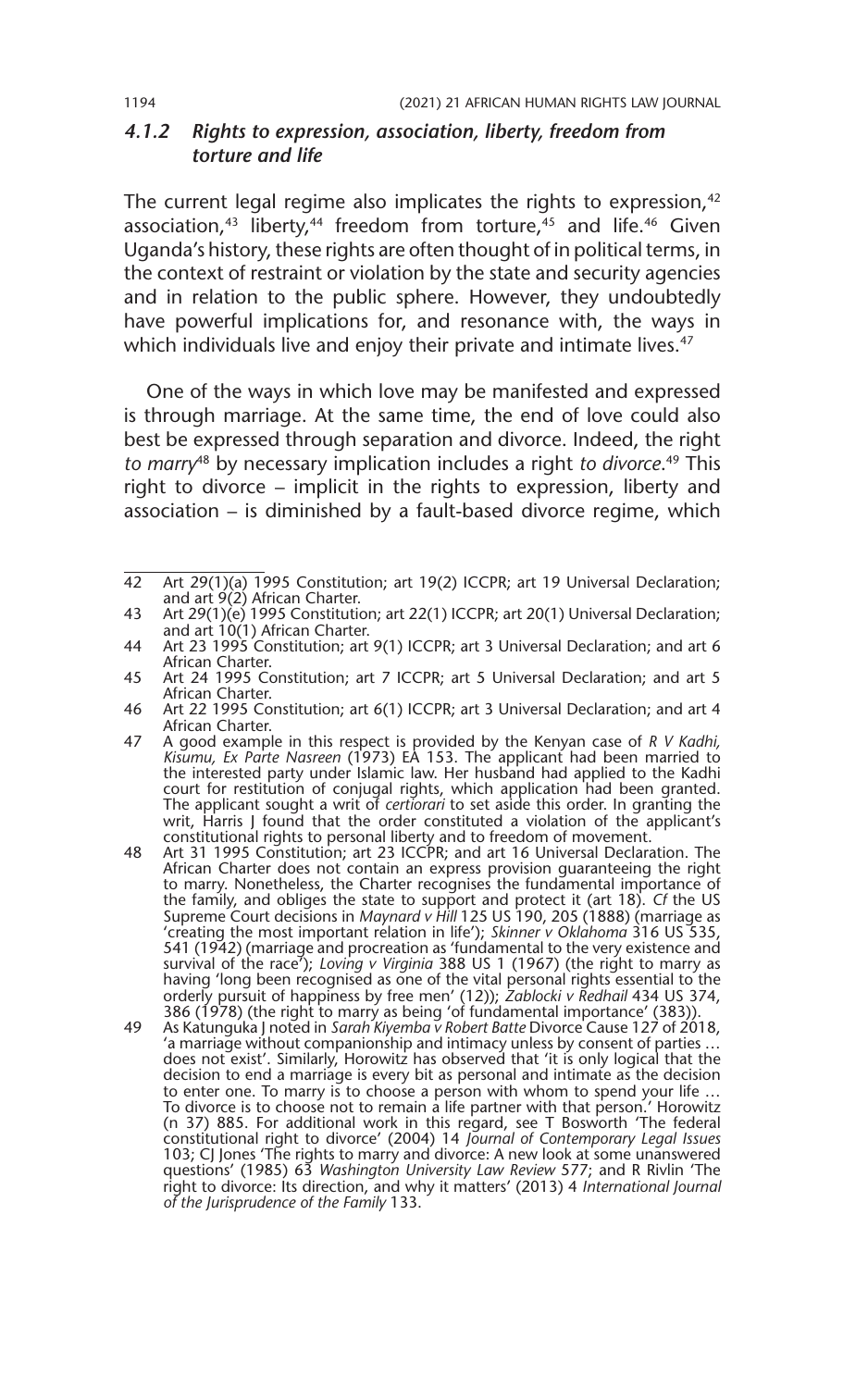places unreasonable fetters in the path of adult persons who wish to consensually dissolve the bonds into which they in the first place consensually entered.

In addition, legal barriers to divorce might trap human beings in deeply toxic environments, inevitably endangering their right to freedom from torture and, in some instances, even to life. On the other hand, there appears to be a strong correlation between liberal divorce regimes and more positive welfare outcomes. For instance, studies conducted in the United States found statistically significant declines both in domestic violence and wives' suicides following the no-fault divorce reform in that jurisdiction.50

#### *4.1.3 Freedom of (and from) religion, and the constitutional guarantee of a secular state*

The fault-based regime also has implications for the right to freedom of religion, 51 as well as the constitutional guarantee of a secular state.<sup>52</sup> The requirement for fault as a condition for the grant of divorce is rooted in the Judeo-Christian notion of the sanctity of marriage. The Divorce Act which was received in Uganda in 1904 reflected only a temporal phase in the secularisation of divorce law in the United Kingdom<sup>53</sup> – one which has since continued in that country,54 but which seems to have been stultified in Uganda. The

<sup>50</sup> Stanford Graduate School of Business 'No fault divorce laws may have improved women's well-being', https://www.newswise.com/articles/no-fault-divorcelaws-may-have-improved-womens-well-being (accessed 13 June 2021).

<sup>51</sup> Art 29(1)(c) 1995 Constitution; art 18(1) ICCPR; art 18 Universal Declaration; and art 8 African Charter.

<sup>52</sup> Art 7 1995 Constitution; art 27 ICCPR.

<sup>53</sup> It is noteworthy that the very foundation of the Church of England in 1534 was triggered by the refusal by Pope Clement VII to sanction the annulment of King Henry VIII's marriage to Catherine of Aragon, which would have paved the way for his marriage to Anne Boleyn. Nonetheless, the new Church of England maintained such strict barriers to divorce that for a long time the only route to ending a marriage was either through an annulment (itself severely proscribed) or through divorce obtained by an Act of Parliament. Inevitably, the latter option was one open only to those with significant financial resources. Questions as to annulment were determined by Ecclesiastical courts, which administered canon law. Under this regime, marriage was considered to be a sacrament – sacred and indissoluble. Substantial reform to this framework only came by means of the Matrimonial Causes Act of 1857, which allowed divorce to be obtained through civil courts. The law leaned in favour of men who were allowed to obtain divorce on the single ground of adultery, while women had to prove both adultery and another ground such as incest or cruelty. See, generally, A Foreman 'The heartbreaking history of divorce' *Smithsonian Magazine* February 2014, https://www.smithsonianmag.com/history/heartbreaking-history-ofdivorce-180949439/ (accessed 27 June 2021) and GL Savage 'The operation of the 1857 Divorce Act, 1860-1910: A research note' (1983) 16 *Journal of Social History* 103.

<sup>54</sup> The position under the 1857 Matrimonial Causes Act was reformed by the Matrimonial Causes Act of 1923, which allowed both men and women to petition for divorce on the ground of adultery, and further by the Matrimonial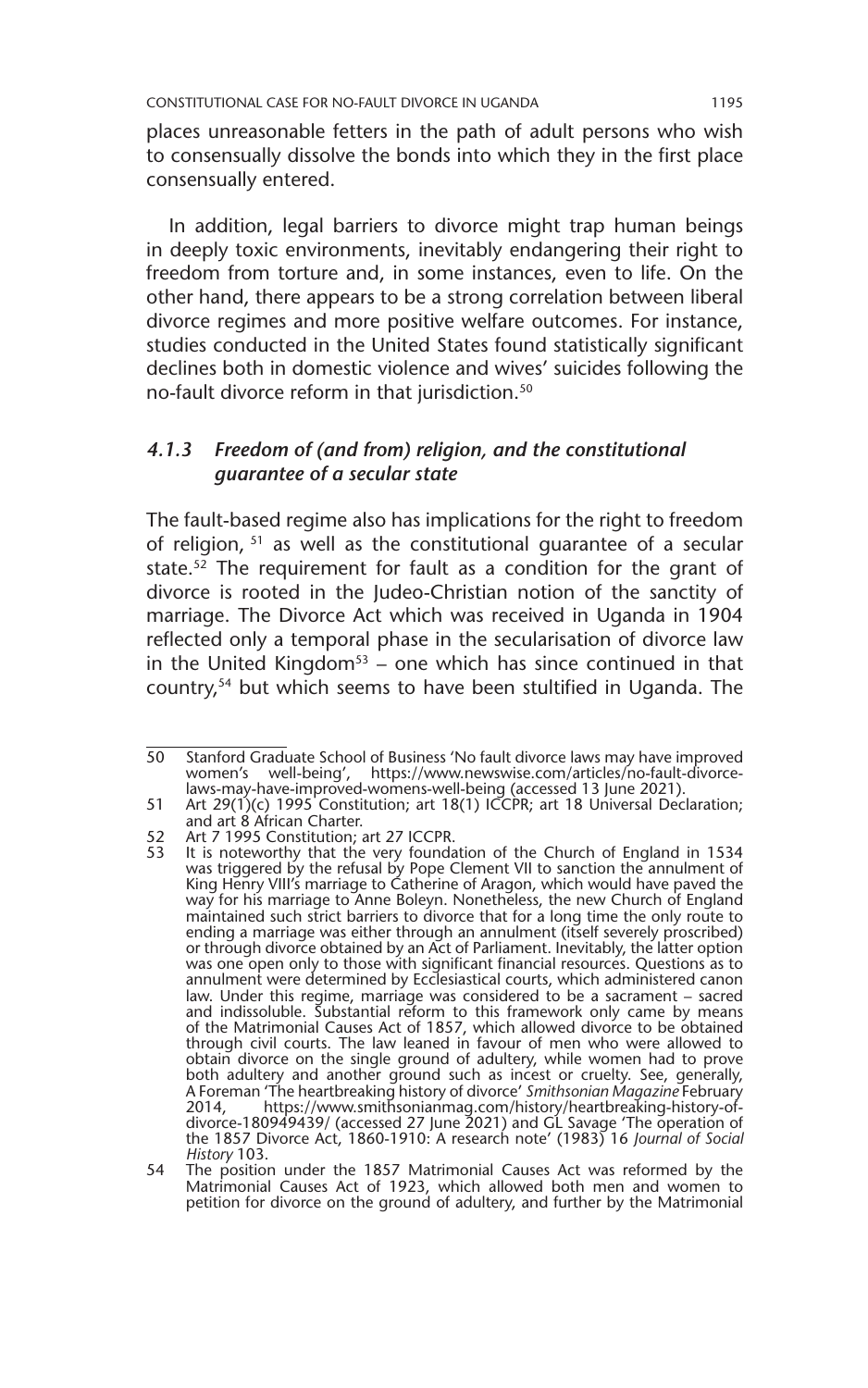result is that the current version of the Ugandan Divorce Act – and the fault-based regime in particular – continues to reflect the traditional Christian view of marriage as a sacrament,<sup>55</sup> sanctity and integrity of which must be preserved and protected almost at all costs.

For its part, the Constitution places primacy on the notion of the free and full consent of the parties to the union and lays emphasis on the equality of parties, in this and in all other aspects, at the start of the marriage, during its subsistence and at dissolution. The Constitution centres, foregrounds and protects the individual(s) contracting the marriage, rather than the institution of marriage *per se*. Marriage, as envisaged under the Constitution, therefore is primarily a contractual arrangement, founded upon individual consent and to be treated as such regardless of the kind of union – Christian, Islamic, Hindu or customary – into which one enters.<sup>56</sup>

Indeed, as the 2009 *Rwabinumi* case emphasised, the choice to contract a religious marriage does not deprive parties of the ultimate protection of the Constitution.<sup>57</sup> One reflection of this fundamental

Causes Act of 1937, which allowed divorces to be obtained on the additional grounds of cruelty, desertion and 'incurable insanity'. The law was additionally reformed by the Divorce Reform Act of 1969 (now consolidated under the Matrimonial Causes Act 1973), which allowed either spouse to obtain a divorce on the ground of the 'irretrievable breakdown' of the marriage provided that such breakdown was demonstrated by evidence of adultery, unreasonable behaviour, desertion, two years' separation with the consent of the other spouse; or five years' separation without such consent. An additional step was attempted by the Family Law Act of 1996 which would have allowed for an even simpler process to obtain a no-fault divorce. However, the Act's provisions on divorce were never implemented and were eventually repealed. See, generally, AS Holmes 'The double standard in the English divorce laws, 1857-1923' (1995) 20 *Law and Social Inquiry* 601; R Probert 'The controversy of equality and the Matrimonial Causes Act 1923' (1999) 11 *Child and Family Law Quarterly* 33; J Levin 'The Divorce Reform Act 1969' (1970) 33 *Modern Law Review* 632 and E Hasson 'Setting a standard or reflecting reality? The "role" of divorce law, and the case of the Family Law Act, 1996' (2003) 17 *International Journal of Law, Policy and the Family* 338.

<sup>55</sup> This is in some contrast to the position under Islamic law. As Sir Clement De Lestang J noted in *Ayoob v Ayoob* [1968] EA 72, '[u]nder Islamic law, marriage is a civil contract, not a sacrament' (77).

<sup>56</sup> Art 31 1995 Constitution. In *Julius Rwabinumi v Hope Bahimbisomwe* Supreme Court Civil Appeal 10 of 2009), eg, Kisaakye JSC referred to 'persons who contract religious marriages under the Marriage Act'.

<sup>57</sup> Kisaakye JSC emphasised the secular nature of the Ugandan state, noting that Uganda was not governed by Canon law, but by the Constitution, statutory law, case law and customary law. It had thus been improper for the justices of appeal to found their decision on religious marital vows to hold that those who contracted church marriages thereby entered into a communion of property. In so holding, Kisaakye JSC upheld Kavuma JA's dissent in the Court of Appeal, in which he had observed that given the nature of Uganda as a secular state, as envisaged by art 7 of the Constitution, any questions relating to marital<br>property rights had to be handled under the applicable law of the land 'without<br>resorting to invoking the holy scriptures'. To him, art 31(1) of had been sufficient to settle the question before the Court, and did not 'require any reinforcement from invoking divine authority'. Kisaakye JSC's views also affirm the position reached by Tuhaise J in *Emmanuel Nyabayango v Margaret*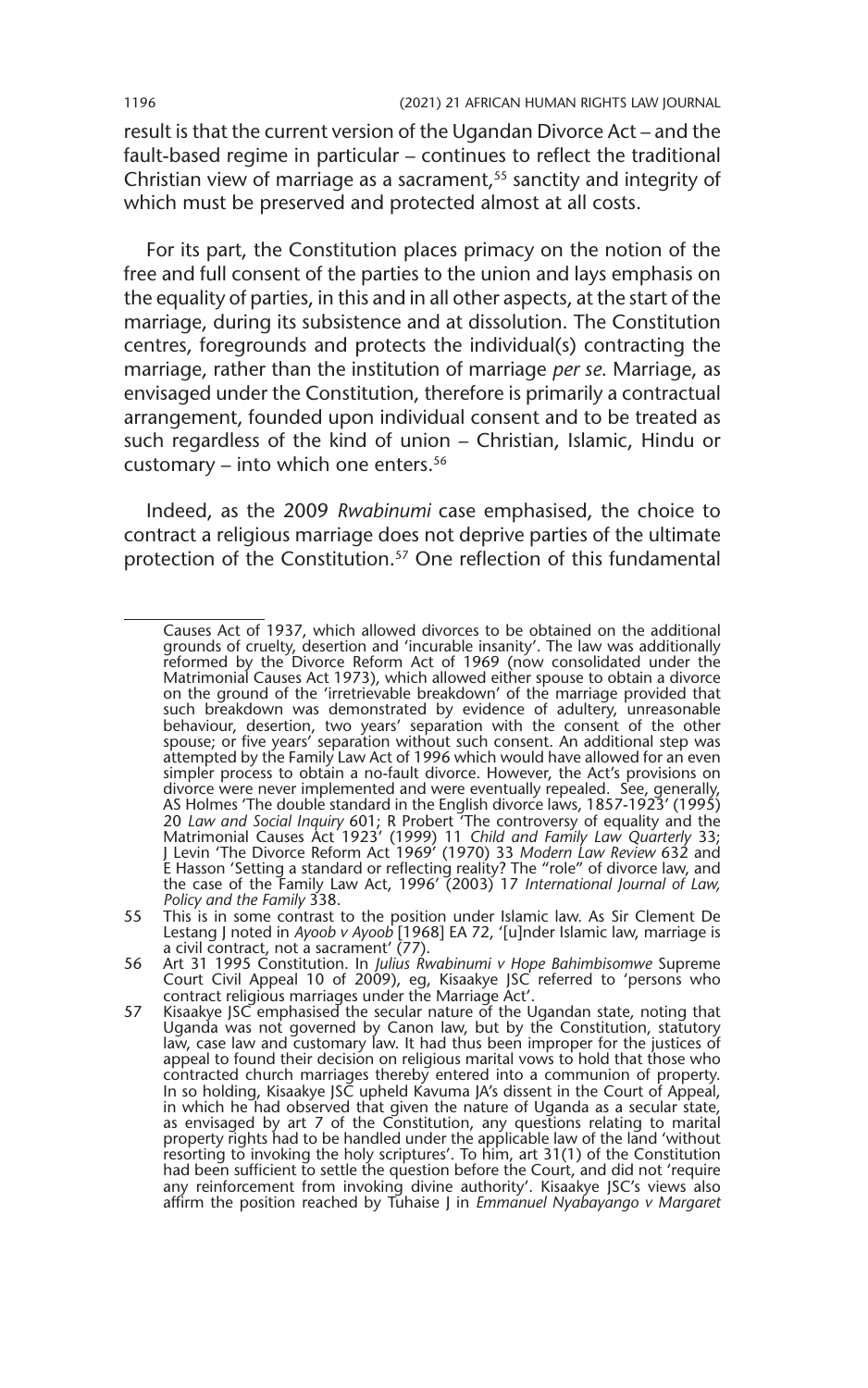CONSTITUTIONAL CASE FOR NO-FAULT DIVORCE IN UGANDA 1197

principle is to be found in the 2003 case of *Dr Specioza Wandira Naigaga Kazibwe v Eng Charles Nsubuga Kazibwe*, 58 which involved the judicial termination of a Catholic marriage – one ostensibly indissoluble under the doctrine of that church. In such a situation, the church might well be within its rights to continue to consider the individuals in question to be married and, for instance, to deny them the benefit of being remarried to other persons in church. However, for the purposes of the secular state, such individuals would be legally divorced, and would be at liberty to remarry, or remain single, as they deemed fit.

It is this very co-existence – even in the face of opposed world views and beliefs – that is contemplated in and facilitated by articles 7 and 29 of the Constitution. It is this same co-existence, and the supremacy of the Constitution in a secular state, that mandate a movement away from the fault-based regime rooted in the Judeo-Christian conception of marriage.

#### *4.1.4 Rights of women and children, and the freedom from discrimination*

A fault-based regime has a particularly negative impact on the rights and welfare of women<sup>59</sup> and children, $60$  and also contravenes the freedom from discrimination.<sup>61</sup> Although facially neutral, the barriers to divorce continue to disproportionally affect women, and especially *poor* women.62 In effect, at a broader level, the requirement to prove fault as a condition for divorce constitutes class-based discrimination in so far as it might not effectively deter persons of means from dissolving their marriages when they so desire.<sup>63</sup> In fact, this troubling aspect of the fault-based framework resonates with more explicitly

*Kabasinguzi and Prof Gilbert Bukenya* High Court Civil Suit 121 of 2012 to the effect that one cannot contract out of certain rights.

<sup>58</sup> Divorce Cause 3 of 2003.<br>59 Arts 31(1)(b) 32(2) and

<sup>59</sup> Arts 31(1)(b), 32(2) and 33 1995 Constitution; art 16(1), Convention on the Elimination of All Forms of Discrimination Against Women (CEDAW); and arts 6 & 7 Protocol to the African Charter on Human and Peoples' Rights on the Rights of Women in Africa (African Women's Protocol).

<sup>60</sup> Arts 31(4) & (5) and 34 1995 Constitution; arts 3(1), 9 & 18 Convention on the Rights of the Child (CRC); arts 1(2), 4(1), 19 & 20 African Charter on the Rights and Welfare of the Child (African Children's Charter); and arts 14(1) & 23(4) ICCPR.

<sup>61</sup> Art 21 1995 Constitution; art 26 ICCPR; art 7 Universal Declaration; and arts 18(3), 19 & 28 African Charter.

<sup>62</sup> According to a 2020 HIIL study, eg, '[p]oor, uneducated and rural women and their children are the most vulnerable when the family relationship is falling apart.<br>As such, they are in greatest need for just and fair resolutions'; HIIL 'Deep dive<br>into divorce and separation in Uganda' 26, https://ww uploads/2020/10/HiiL-Uganda-Deep-Dive-Divorce-and-separation\_Online.pdf (accessed 23 April 2021).

<sup>63</sup> See the discussion in part 3.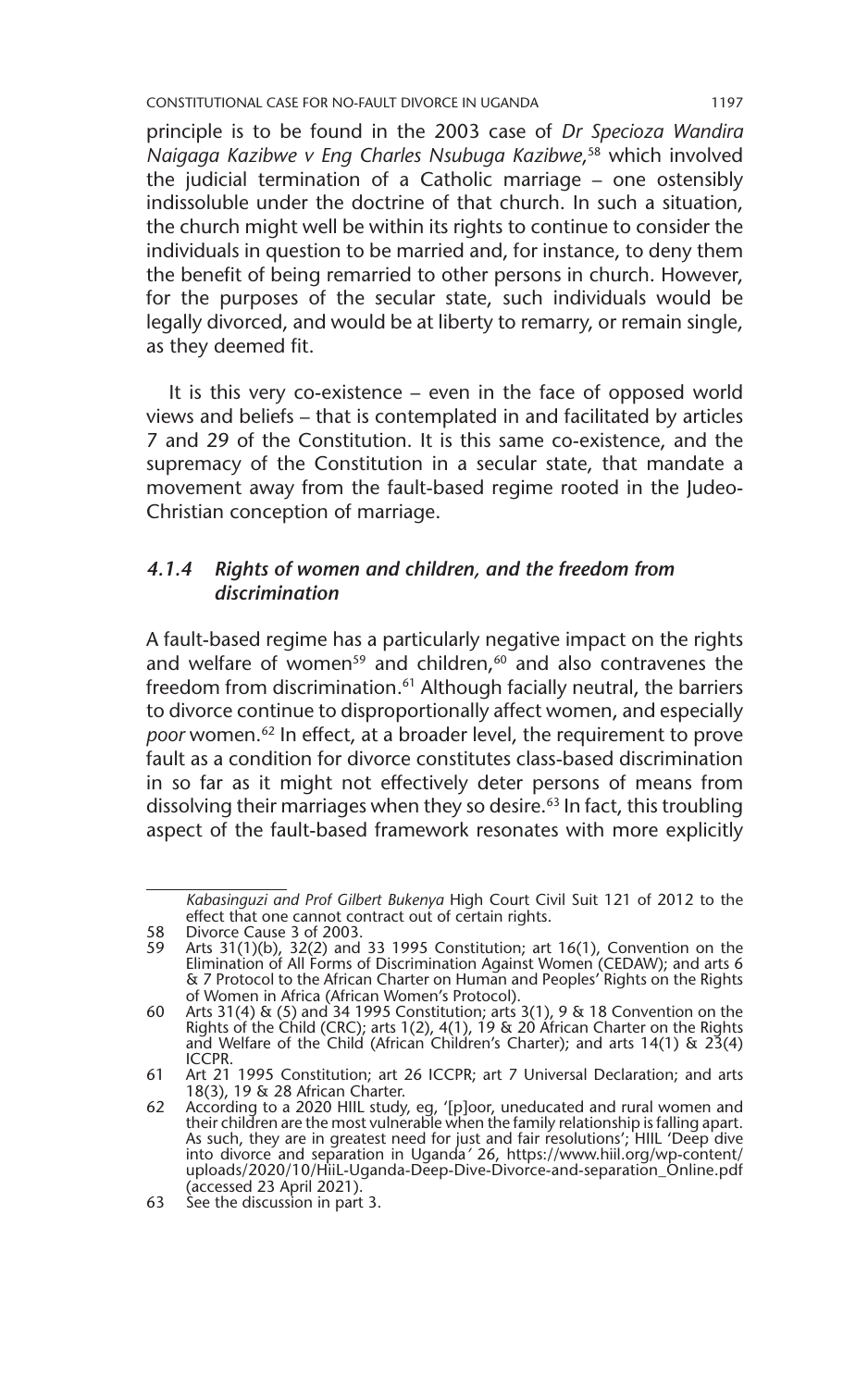discriminatory parts of Ugandan divorce law as established in the racist colonial state.<sup>64</sup>

Relatedly, the current legal framework for divorce treats children in a deeply problematic manner, often leaving them psychologically bruised for life. For instance, court documents usually refer to them not even as 'children' but 'issues of the marriage'. On the other hand, studies have shown that where provision is made for no-fault divorce, children are better shielded from the more challenging aspects of what is an intrinsically difficult proceeding. It also provides a stronger basis for the continuation and promotion of wholesome family relations, the divorce notwithstanding. Indeed, in many situations the cohesion enjoyed by such family units – for they do remain as such – might be much stronger, and the bonds more genuine, than those subsisting in many marriages being sustained, or endured, for no other reason than the difficulty of the legal framework for divorce.

#### **4.2 Between the state and the individual: Applying the article 43 test to fault-based divorce**

Although a number of rights are affected by the fault-based divorce regime, it could be argued that the restrictions on these rights are reasonable and necessary, as envisaged under article 43(1) of the Constitution.<sup>65</sup> Indeed, no doubt there are many good reasons why, as a matter of public policy, the state might promote and perhaps even protect the institution of marriage. These include public morality and public health. That said, article 43(2) of the Constitution emphasises that 'public interest' shall not permit, among other things, 'any limitation of the enjoyment of the rights and freedoms prescribed by

 $\overline{64}$  Eg, under sec 3 of the Divorce Act, while divorces by 'non-Africans' were to be handled by the High Court, 'Africans' could only access magistrate's courts for this purpose. Strangely, this ancient injustice appears to have only been relatively recently brought to judicial attention, in *Frederick Kato v Anne Njoki* Divorce Cause 10 of 2007. In that case a question arose as to whether sec 3 was consistent with art 21 of the Constitution, which prohibits discrimination based on, among other things, race. Egonda-Ntende J (as he then was) noted that although the Divorce Act came into force on 1 October 1904, it had unfortunately never been reformed over a century later. He found that the differential racial treatment under sec 3 was inconsistent with the clear words of the Constitution and that, as required by art 292, it had to be read with such modifications, adaptations and qualifications as to bring it into conformity with the Constitution. He thus concluded that Africans could file their divorce petitions in the High Court, on the same basis with people of all other races. Nonetheless, pending legislative reform, he felt it prudent for all cases to ordinarily be filed in the magistrate's court, with only those with matrimonial assets in excess of that court's pecuniary jurisdiction (UGX 50 000 000) being filed in the High Court.

<sup>65</sup> Art 43(1) of the Constitution stipulates that the rights expressed under this chapter may not 'prejudice the fundamental or other human rights and freedoms of others or the public interest'.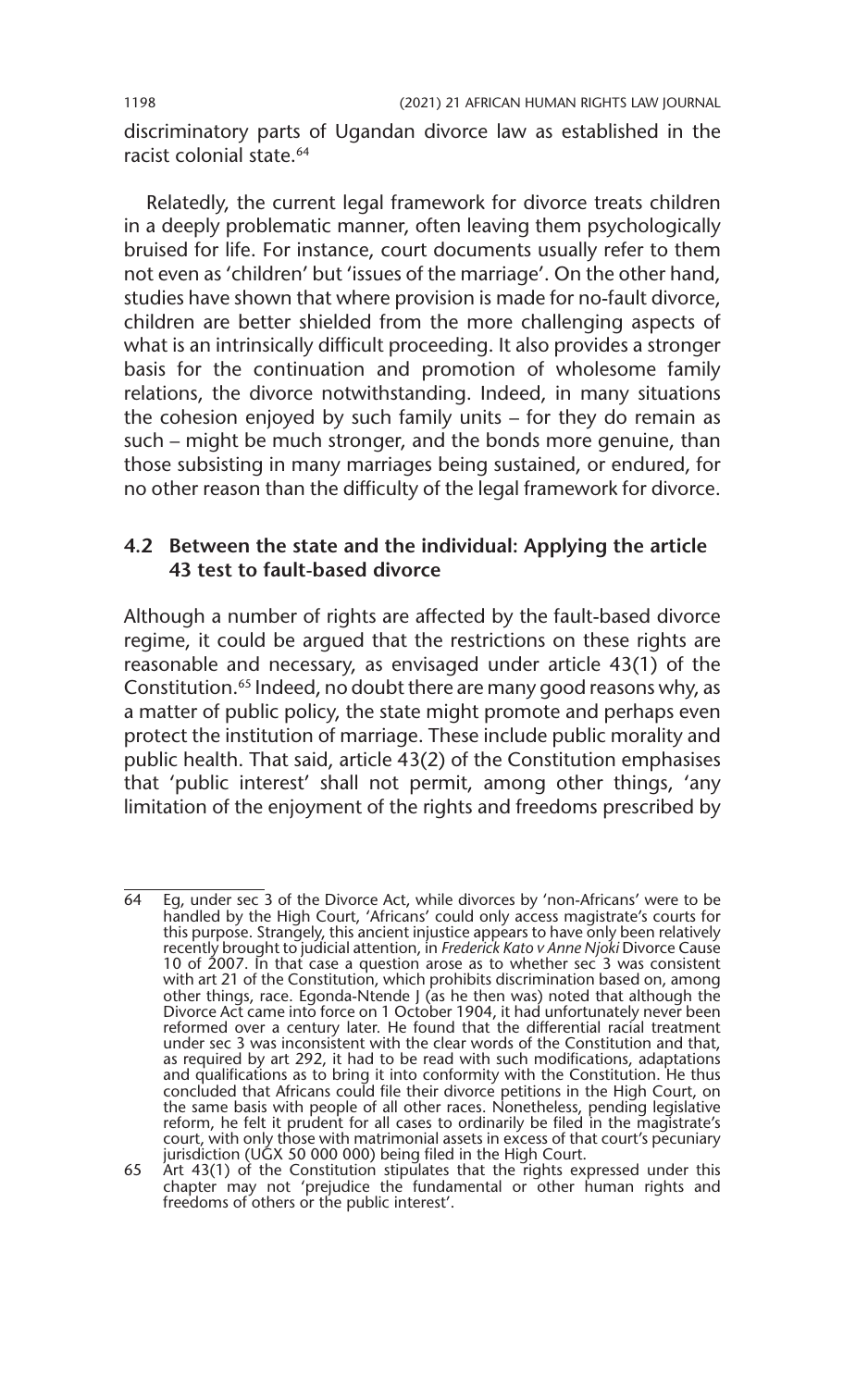this Chapter beyond what is acceptable and demonstrably justifiable in a free and democratic society'.<sup>66</sup>

A key element of the article 43 test is whether the restrictions in question constitute the least restrictive means of achieving the relevant public objectives. In my view it would be difficult to argue that the requirement to prove fault as a basis for the grant of divorce is the *least restrictive* means of promoting public morality or even public health. In the first place, there is little evidence to suggest that a fault-based divorce regime promotes public morality or public health. Indeed, all indications are there that forcing adult human beings to remain in a union in which they no longer are interested has exactly the opposite outcome. For instance, an increasing number of people might either opt not to marry in the first place or, if already married, choose to 'divorce in fact' without bothering to do so in law.67

Second, even if the state were minded to promote the institution of marriage, there are a whole range of approaches that it could employ which might achieve the same objective, with less problematic implications for the range of human rights at issue. Indeed, it is worth noting that in many instances the state already extends a range of privileges and protections to married people. Under the Evidence Act, for instance, in criminal proceedings the spouse of an accused person may not be compelled to testify for the prosecution without the consent of the accused person.<sup>68</sup> Married people are also generally preferred in the context of adoption, are protected under land law and mortgage law, and enjoy certain advantages in the arena of contract law.<sup>69</sup>

Third, and related to the second point above, any relief or protection that might be obtained through a fault-based divorce

<sup>66</sup> In addition, under art 44 certain rights may not be derogated from under any circumstances. These are freedom from torture, cruel, inhuman or degrading treatment or punishment; freedom from slavery or servitude; the right to a fair hearing; and the right to an order of *habeas corpus*.

<sup>67</sup> As Naggita-Musoke has noted, the absence of legislative reform of the law has led to 'walk away' divorces, 'which arise in instances where society cannot run to the formal law for assistance, but instead devises its own law in action'; D Naggita-Musoke 'Time for family law to step into the 21st century' in Nassali (n 11) 375.

<sup>68</sup> Sec  $120(1)(a)$  Evidence Act, Cap 6. Indeed, it was this provision that was in issue in the *Amkeyo* case (n 36).

<sup>69</sup> Under certain circumstances a spouse is permitted to pledge the credit of the other. See, eg, *David Oryem v Phillip Omony* High Court Civil Appeal 100 of 2018 in which Mubiru J observed that '[a] married woman living w has implied authority to pledge his credit for necessaries suitable to his degree and station in life' (para 33 of the decision, citing *Miss Gray Ltd v Earl of Cathcart* (1922) 38 TLR 562).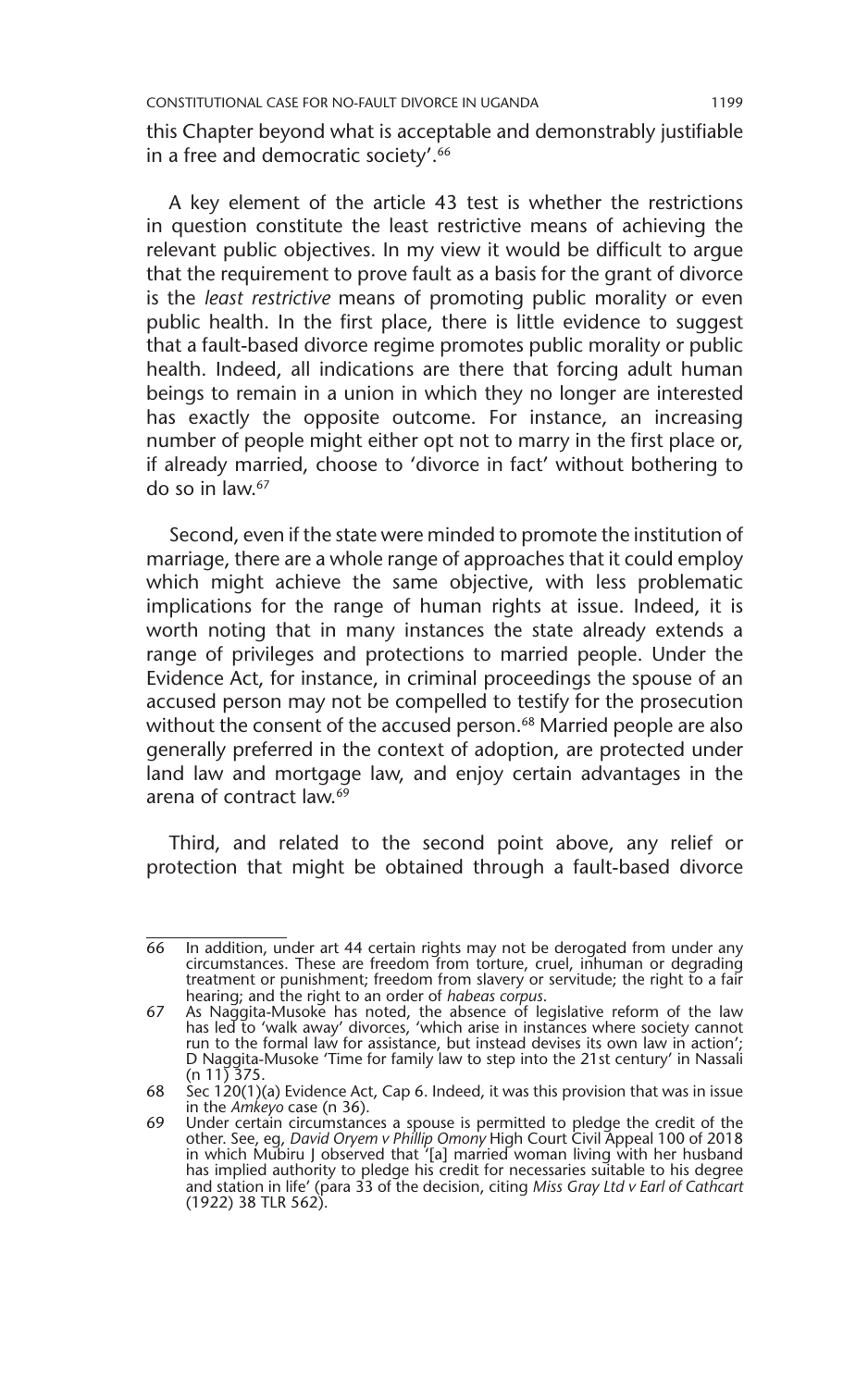system is available to the parties through a number of other legal courses of action that do not have the deleterious effect of forcing adult human beings into toxic factual and legal proximity. These include court-based or mediated disputed resolution over property;<sup>70</sup> general civil proceedings, such as constitutional and tortious claims, for any wrongs or harm; $71$  and even criminal proceedings in the context of physical or sexual assault.

It may also be noted that, as a matter of public policy, providing for no-fault divorce does not constitute an attack on the sanctity of marriage. Indeed, in many ways it is a *defence* of it. The current legal system encourages discord rather than harmony, and disincentivises reconciliation and forgiveness.72 If spouses are not forced into an acrimonious duel performed before a humourless court and a scavenging public, often to the profit of no one other than the lawyers involved, it might very well be the case that they could find a way back to that most solid of human engagements – friendship – or even, in certain cases, back to the love that they once experienced. In any case, two adults who might now wish to amicably dissolve their union cannot be said to be intuitively against the institution of marriage, otherwise they would not have opted to join it in the first place. It is unreasonable, unfair and unjust to in effect punish such

<sup>70</sup> See, eg, *Olive Kigongo v Mosa Courts Apartments Ltd* Company Cause 1 of 2015. In this case the petitioner sought an order for the winding up of the respondent company, which she had incorporated with her husband, Hajji Moses Kigongo, in November 1997. At the time of the incorporation the petitioner had been allotted 15% shares, while her husband held the other 85%. They had both been involved in the running of the company until 2011, when Hajji Kigongo systematically excluded her from any involvement in the company's affairs. Musota J found that the petitioner had indeed been unfairly treated and that she was entitled to adequate compensation (in terms of the real value of the shares, and a 15% share of profits made since her exclusion in 2011) – although he declined to order the winding up of the company. Similarly, in *Robert Katuramu v Elizabeth Katuramu* High Court Miscellaneous Application 26 of 2017 the parties had been married in 1990, and had separated in 2000. In 2015, following suits filed by the respondent in 2011 and 2014, the parties reached a consent judgment in which particular property was designated as family land. The applicant now sought to have that judgment reviewed on the ground, among others, that land could not be deemed matrimonial property except in a divorce matrimonial cause. Masalu Musene J dismissed this argument, and upheld the validity of the consent.

<sup>71</sup> In *Emmanuel Nyabayango v Margaret Kabasinguzi and Prof Gilbert Bukenya* High Court Civil Suit 121 of 2012), eg, the plaintiff sued claiming that the second defendant had had an extramarital affair with his wife (the first defendant) which had resulted in the birth of a child. The plaintiff alleged that these actions infringed several of his constitutional rights, including to family life as stipulated under art 31. At the hearing, counsel for the second defendant argued, among other things, that the claims alleging adultery should have been brought by way of divorce proceedings. Tuhaise J disagreed, noting that the fact that the petitioner could have initiated divorce proceedings did not limit his option to<br>utilise other available forms of legal process such as the instant one.<br>72 Eg, as noted in part 2, the law does not allow a party to rely on a

such has been condoned, that is to say, forgiven. Similarly, the establishment of adultery requires a level of specificity and a kind of record keeping which is inconsistent with love and reconciliation.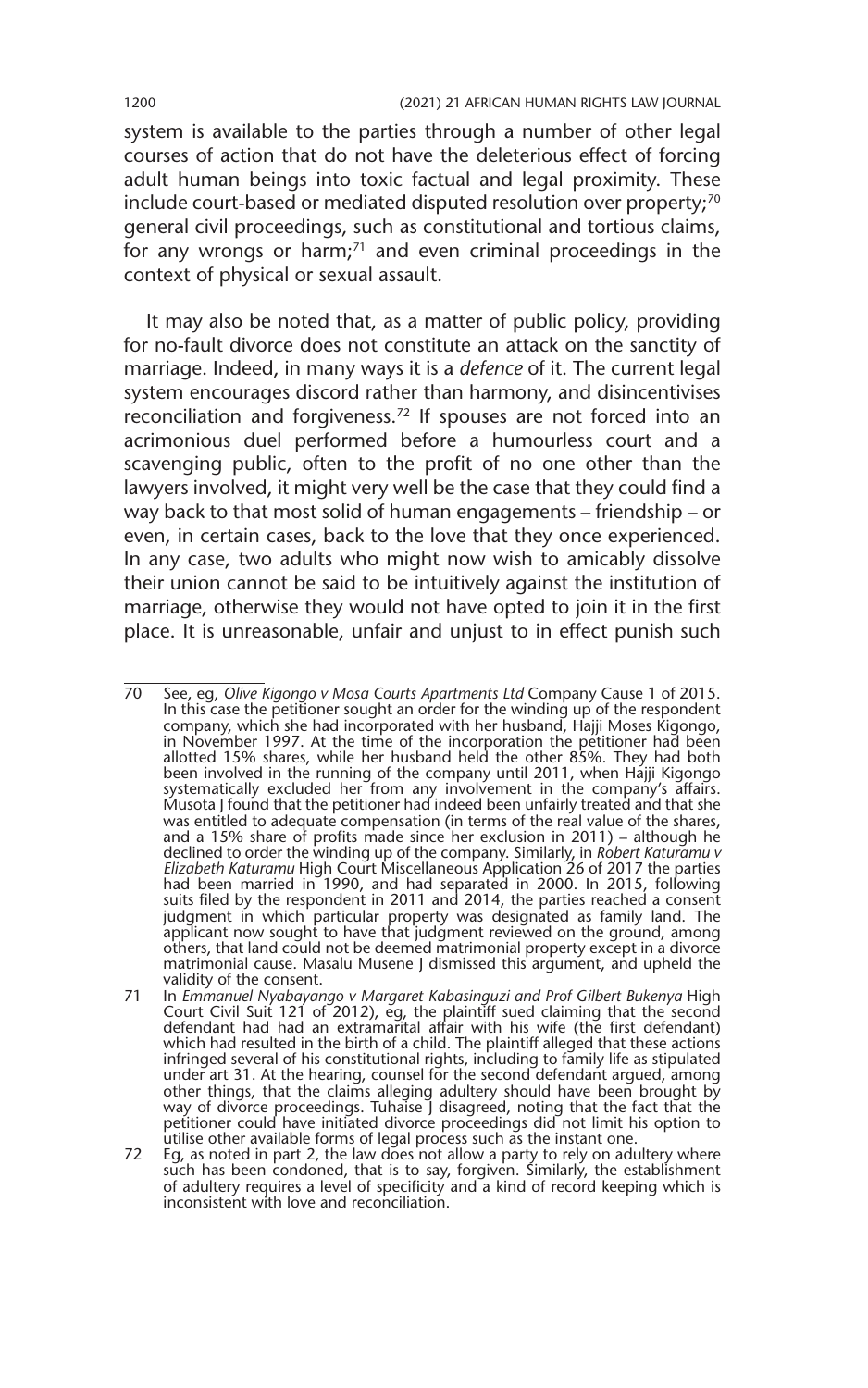persons to a life sentence – and in some cases even a death sentence – in such circumstances.

In sum, fault-based divorce, in my view, does not pass the article 43 test for the restriction of human rights based on public interest. In so far as it is not the least restrictive means for achieving any of the public policy ends that might inform it, it cannot be said to be acceptable or demonstrably justifiable in a free and democratic society, which is the high threshold set under the Constitution.

#### **5 Conclusion**

The right to 'unlove' is as critical as the right to love. It is a composite of, and a necessary corollary to, several rights stipulated under the Constitution. It is imperative to decisively reform the current legal system which traps adult human beings into a situation of forced proximity, thereby exacerbating and amplifying tensions that otherwise might have been alternatively resolved. Indeed, there can be no greater demonstration of the urgency for legislative reform in this regard than the fact that *all* efforts at amending the divorce regime since 1904 have included proposals for a no-fault divorce.<sup>73</sup>

It also bears noting that the right to 'unlove' is not a licence to hate. If anything, it is an invitation – and a permission – towards the transformation of love from one form (*eros*) to another (*philia*). As Lomas has observed:74

Few experiences are as cherished as love, with surveys consistently reporting it to be among the most sought-after and valorised of human emotions … At the same time though, few concepts are as contested, with the label encompassing a vast range of phenomena – spanning

<sup>73</sup> Eg, the Report of the Commission on Marriage, Divorce and the Status of Women (established in 1964) recommended that '[n]o specific grounds for divorce should be laid down'. See HF Morris 'Uganda: Report of the Commission on Marriage, Divorce and the Status of Women' (1966) 10 *Journal of African Law* 3-7. Similarly, clause 5 of the Memorandum to the 2003 version of the Domestic Relations Bill (DRB) provided that the Bill sought, among other things, to deal with 'divorce prescribing no fault divorce otherwise known as irretrievable break down of marriage, to apply to all forms of marriage'; Government of Uganda *Domestic Relations Bill* (2003), https://mifumi.org/wp-content/ uploads/2017/01/Domestic-Relations-Bill-2003.pdf (accessed 15 March 2021). Sec 145 of the 2009 Marriage and Divorce Bill also provided for 'irretrievable breakdown' of marriage as the only ground for divorce, https://landwise. resourceequity.org/documents/1362 (accessed 27 June 2021). This position (irretrievable breakdown as sole ground for divorce) was reiterated in sec 26 of the 2017 Marriage Bill; see https://www.ulrc.go.ug/content/marriage-bill-2017 (accessed 27 June 2021).

<sup>74</sup> T Lomas 'The flavours of love: A cross-cultural lexical analysis' (2018) 48 *Journal for the Theory of Social Behaviour* 134.